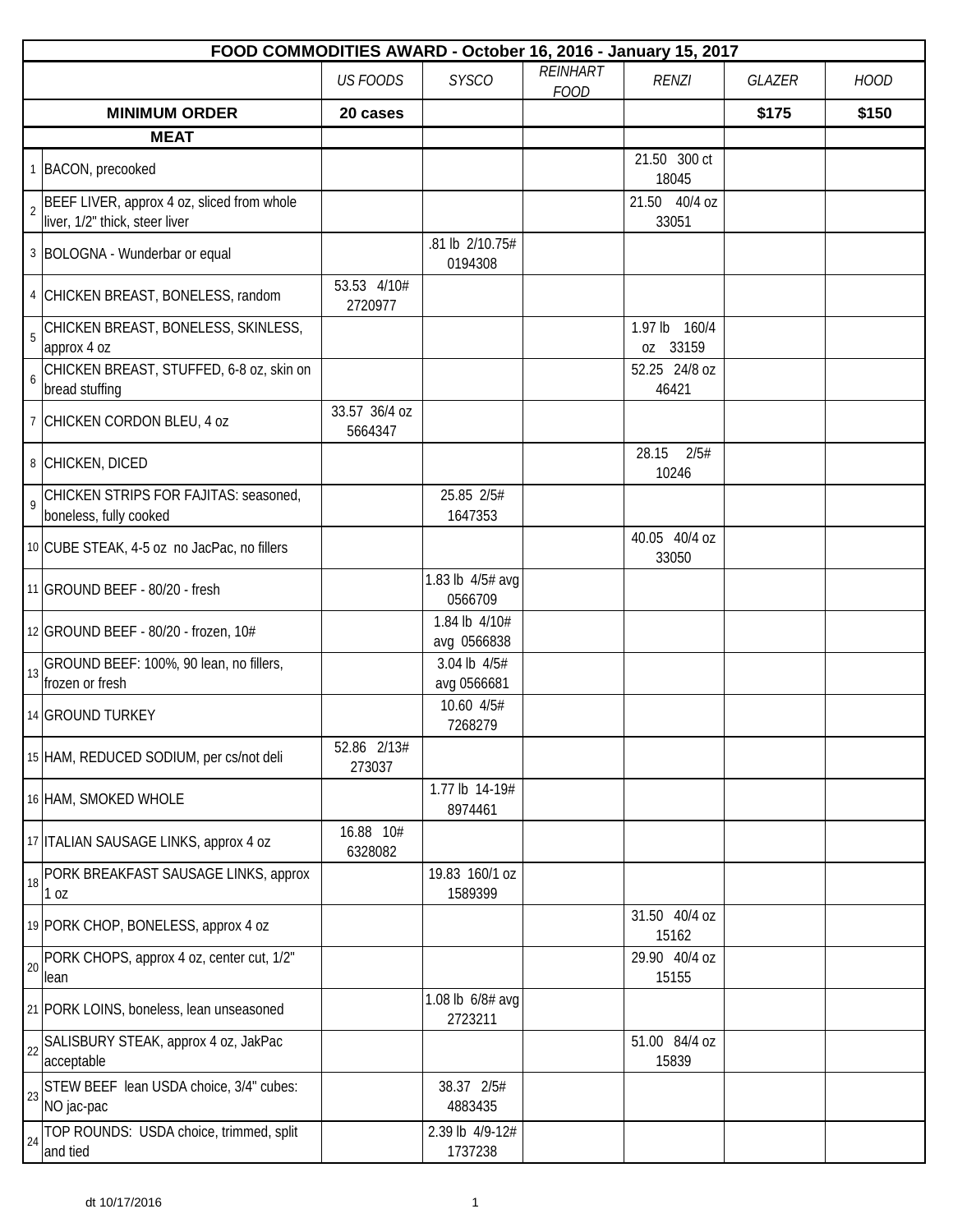|                | FOOD COMMODITIES AWARD - October 16, 2016 - January 15, 2017                   |                              |                           |                                |                          |        |             |  |  |  |  |
|----------------|--------------------------------------------------------------------------------|------------------------------|---------------------------|--------------------------------|--------------------------|--------|-------------|--|--|--|--|
|                |                                                                                | <b>US FOODS</b>              | <b>SYSCO</b>              | <b>REINHART</b><br><b>FOOD</b> | <b>RENZI</b>             | GLAZER | <b>HOOD</b> |  |  |  |  |
| 25             | TURKEY BREAST premium grade, not deli,<br>cooked, skinless                     |                              |                           |                                | 2.39 lb 2/10#<br>54036   |        |             |  |  |  |  |
|                | <b>FROZEN FOODS</b>                                                            |                              |                           |                                |                          |        |             |  |  |  |  |
|                | 1 BABY BACK RIBS                                                               |                              |                           | 2.43 lb 27#<br>L3704           |                          |        |             |  |  |  |  |
| $\overline{2}$ | BEEF PATTIES: 80% lean, 3 patties/pound,<br>round, paper in between patties    | 25.46 30/5.33<br>oz 4327300  |                           |                                |                          |        |             |  |  |  |  |
|                | BEEF PATTIES: 80% lean, 100% beef, 3                                           | 25.46 30/5.33                |                           |                                |                          |        |             |  |  |  |  |
| $\overline{3}$ | patties/pound, round, paper in between patties                                 | oz 4327300                   |                           |                                |                          |        |             |  |  |  |  |
|                | 4   BREAKFAST SAUSAGE PATTIES, approx 1 oz                                     |                              | 15.53 160/1 oz<br>1589332 |                                |                          |        |             |  |  |  |  |
| $\overline{5}$ | BREAKFAST SAUSAGE PATTIES,<br>VEGETARIAN                                       | 46.12 112/1.34<br>oz 1140284 |                           |                                |                          |        |             |  |  |  |  |
| 6              | BREADED CHICKEN PATTY, approx 3 oz, oven<br>ready, white meat                  |                              |                           |                                | 22.08 52/3.1 oz<br>55364 |        |             |  |  |  |  |
|                | 7 BREADED FISH COOKED                                                          |                              |                           |                                | 29.44 46/3.6<br>oz 40161 |        |             |  |  |  |  |
| 8              | BREADED FISH : uncooked, ready to bake,<br>NOT DEEP FRY, comparable to Pier 17 |                              |                           | 23.37 53/3 oz<br>J3762         |                          |        |             |  |  |  |  |
|                | 9 BREADED FISH FILLETS - approx 4 oz                                           |                              | 23.44 10#<br>2125789      |                                |                          |        |             |  |  |  |  |
|                | 10 CHICKEN BREAST, BONELESS, SKINLESS                                          |                              |                           |                                | 50.00 40#<br>53078       |        |             |  |  |  |  |
| 11             | CHICKEN BREASTS, approx 6.5 oz, bone in<br>and skin on, no backs, no ribs, IQF |                              |                           |                                | 2.15 lb 25.47#<br>53156  |        |             |  |  |  |  |
|                | 12 CHICKEN FILLETS, BREADED, approx 4 oz                                       |                              |                           | 23.88 40/4 oz<br>V6496         |                          |        |             |  |  |  |  |
|                | 13 CHICKEN LEGS, approx 6 oz, IQF                                              | 34.29 48/6.3 oz<br>2337061   |                           |                                |                          |        |             |  |  |  |  |
| 14             | CHICKEN MEAT, DICED: cooked, white & dark<br>meat, IQF                         |                              |                           |                                | 28.15 2/5#<br>10246      |        |             |  |  |  |  |
|                | 15 CHICKEN NUGGET                                                              |                              |                           | 19.18 225/.71<br>oz 10# V6492  |                          |        |             |  |  |  |  |
|                | 16 CHICKEN PATTY                                                               |                              |                           |                                | 19.98 2/5#<br>53199      |        |             |  |  |  |  |
|                | 17 CUBED PORK                                                                  | 20.53 2/5#<br>8986077        |                           |                                |                          |        |             |  |  |  |  |
|                | 18 DANISH - assorted                                                           | 17.84 50/1.3 oz<br>3102233   |                           |                                |                          |        |             |  |  |  |  |
|                | 19 DICED TURKEY                                                                |                              |                           |                                | 24.20 2/5#<br>10161      |        |             |  |  |  |  |
|                | 20 DINNER ROLLS, 1 oz                                                          | 21.29 240/1 oz<br>7324973    |                           |                                |                          |        |             |  |  |  |  |
|                | 21 DONUT - assorted                                                            | 43.75 240/1.25<br>oz 7222870 |                           |                                |                          |        |             |  |  |  |  |
|                | 22 FISH NUGGETS, approx 1 oz                                                   |                              |                           |                                | 48.50 4/5#<br>40153      |        |             |  |  |  |  |
|                | 23 FRENCH FRIES                                                                |                              |                           |                                | 14.95 6/5#<br>34115      |        |             |  |  |  |  |
|                | 24 FRENCH TOAST                                                                |                              |                           |                                | 20.62 144 ct<br>46021    |        |             |  |  |  |  |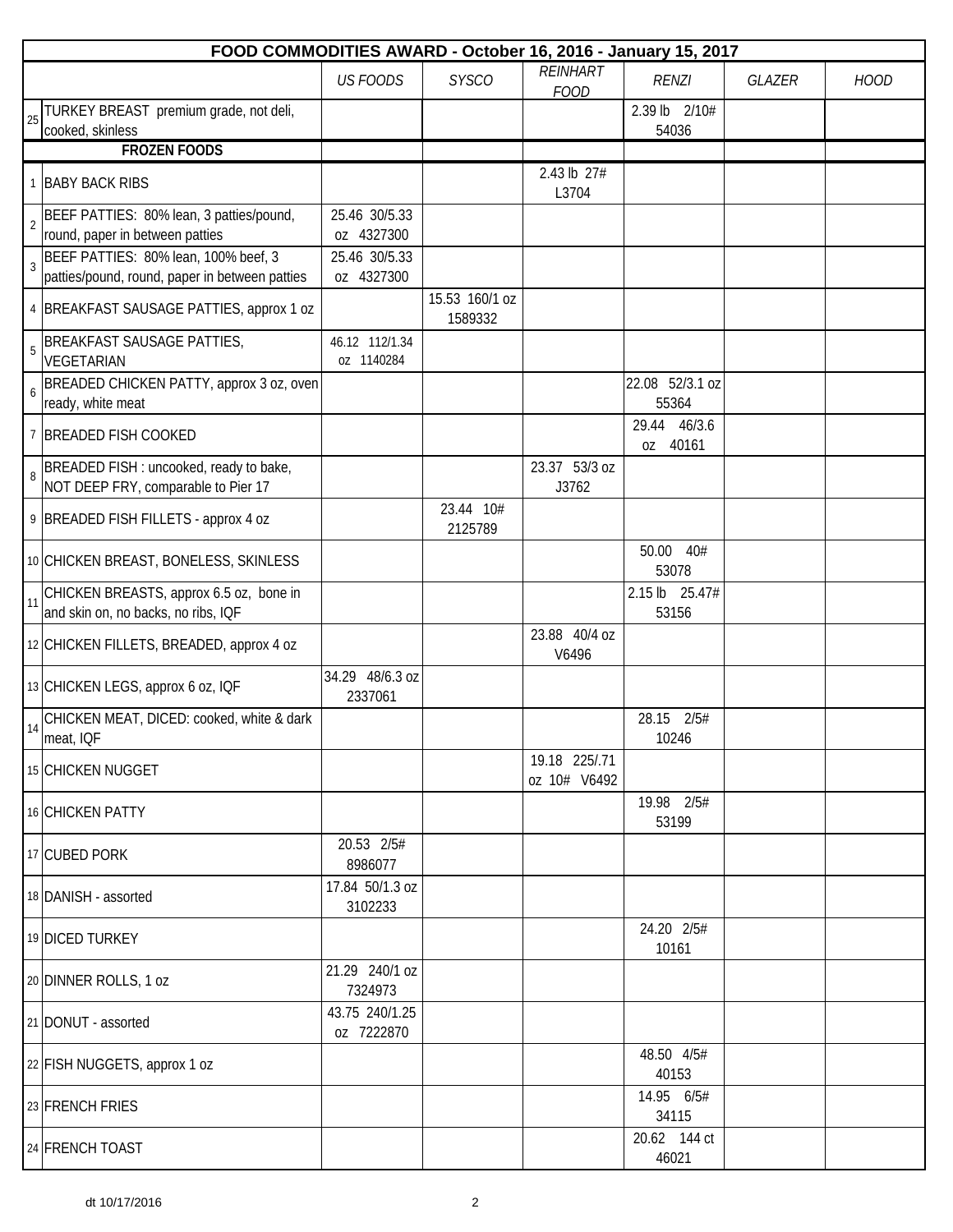|    | FOOD COMMODITIES AWARD - October 16, 2016 - January 15, 2017 |                            |                           |                         |                            |        |             |  |  |  |  |
|----|--------------------------------------------------------------|----------------------------|---------------------------|-------------------------|----------------------------|--------|-------------|--|--|--|--|
|    |                                                              | <b>US FOODS</b>            | <b>SYSCO</b>              | REINHART<br><b>FOOD</b> | <b>RENZI</b>               | GLAZER | <b>HOOD</b> |  |  |  |  |
|    | 25 HASHBROWN - approx 2.25 oz                                |                            |                           |                         | 20.74 120/2.25<br>oz 34388 |        |             |  |  |  |  |
|    | 26 HOT DOGS - All Beef                                       |                            | 17.63 2/5#<br>1137728     |                         |                            |        |             |  |  |  |  |
|    | 27 HOT DOGS (approx 80 cs)                                   |                            | 12.78 2/5#<br>1073485     |                         |                            |        |             |  |  |  |  |
|    | 28 HOT DOGS - TURKEY                                         |                            | 10.47 2/5#<br>9822586     |                         |                            |        |             |  |  |  |  |
|    | 29 ITALIAN MEATBALLS                                         |                            |                           |                         | 17.45 10#<br>11234         |        |             |  |  |  |  |
|    | 30 ITALIAN SAUSAGE CUBES: cooked                             |                            |                           |                         | 2.12 lb 2/5#<br>bags 32083 |        |             |  |  |  |  |
|    | 31 MANICOTTI - approx 3 oz                                   |                            |                           |                         | 28.44 60/2.75<br>oz 35243  |        |             |  |  |  |  |
|    | 32 MEATBALLS                                                 |                            |                           |                         | 17.45 10#<br>11234         |        |             |  |  |  |  |
|    | 33 MEATLOAF SLICES                                           |                            |                           |                         | 44.48 75/3.2 oz<br>33167   |        |             |  |  |  |  |
| 34 | MEATLOAF DELUXE, PRECOOKED, SLICED,<br>approx 4 oz           |                            |                           |                         | 44.48 75/3.2<br>oz 33167   |        |             |  |  |  |  |
|    | 35 OMELETS, approx 1 oz                                      |                            | 26.06 200/1 oz<br>9546797 |                         |                            |        |             |  |  |  |  |
|    | 36 OMELETS, approx 3 oz                                      |                            |                           | 38.22 84/3 oz<br>B7934  |                            |        |             |  |  |  |  |
|    | 37 PANCAKES                                                  | 11.68 12/12 ct<br>3853165  |                           |                         |                            |        |             |  |  |  |  |
|    | 38 PANCAKES - BUTTERMILK - approx 1.2 oz                     | 10.63 12/12 ct<br>5734553  |                           |                         |                            |        |             |  |  |  |  |
|    | 39 PEPPERONI: sliced                                         | 20.77 2/5#<br>6329676      |                           |                         |                            |        |             |  |  |  |  |
|    | 40 PIZZA, CHEESE, 5" ROUND - approx 5 oz                     |                            |                           | 44.29 60/5 oz<br>A6786  |                            |        |             |  |  |  |  |
|    | 41 PIZZA CRUST, 9" round                                     |                            |                           |                         | 9.69 12/9"<br>37804        |        |             |  |  |  |  |
|    | 42 PIZZA CRUST, sheet pan, 24 oz                             |                            |                           |                         | 17.50 12/24 oz<br>38713    |        |             |  |  |  |  |
|    | 43 PIZZA CRUST, sheet pan, 44 oz                             |                            |                           |                         | 23.10 10/43 oz<br>37807    |        |             |  |  |  |  |
|    | 44 PIZZA TOPPING, SAUSAGE                                    |                            | 19.31 2/5#<br>8131443     |                         |                            |        |             |  |  |  |  |
| 45 | POLLOCK POTATO CRUNCH NUGGET -<br>approx 1 oz                |                            |                           |                         | 45.20 4/5#<br>40157        |        |             |  |  |  |  |
|    | 46 PORK BBQ RIBETTES, cooked, approx 3-4 oz                  | 28.11 52/3.1 oz<br>3076460 |                           |                         |                            |        |             |  |  |  |  |
|    | 47 POTATOES, CUBED (to pan fry)                              |                            | 35.15 6/5#<br>3644036     |                         |                            |        |             |  |  |  |  |
|    | 48 PULLED TURKEY                                             |                            |                           |                         | 38.00 2/5#<br>52031 white  |        |             |  |  |  |  |
|    | 49 RAVIOLI                                                   | 20.71 2/5#<br>2243944      |                           |                         |                            |        |             |  |  |  |  |
|    | 50 STEAK UM                                                  |                            |                           |                         | 30.63 56/3 oz<br>33168     |        |             |  |  |  |  |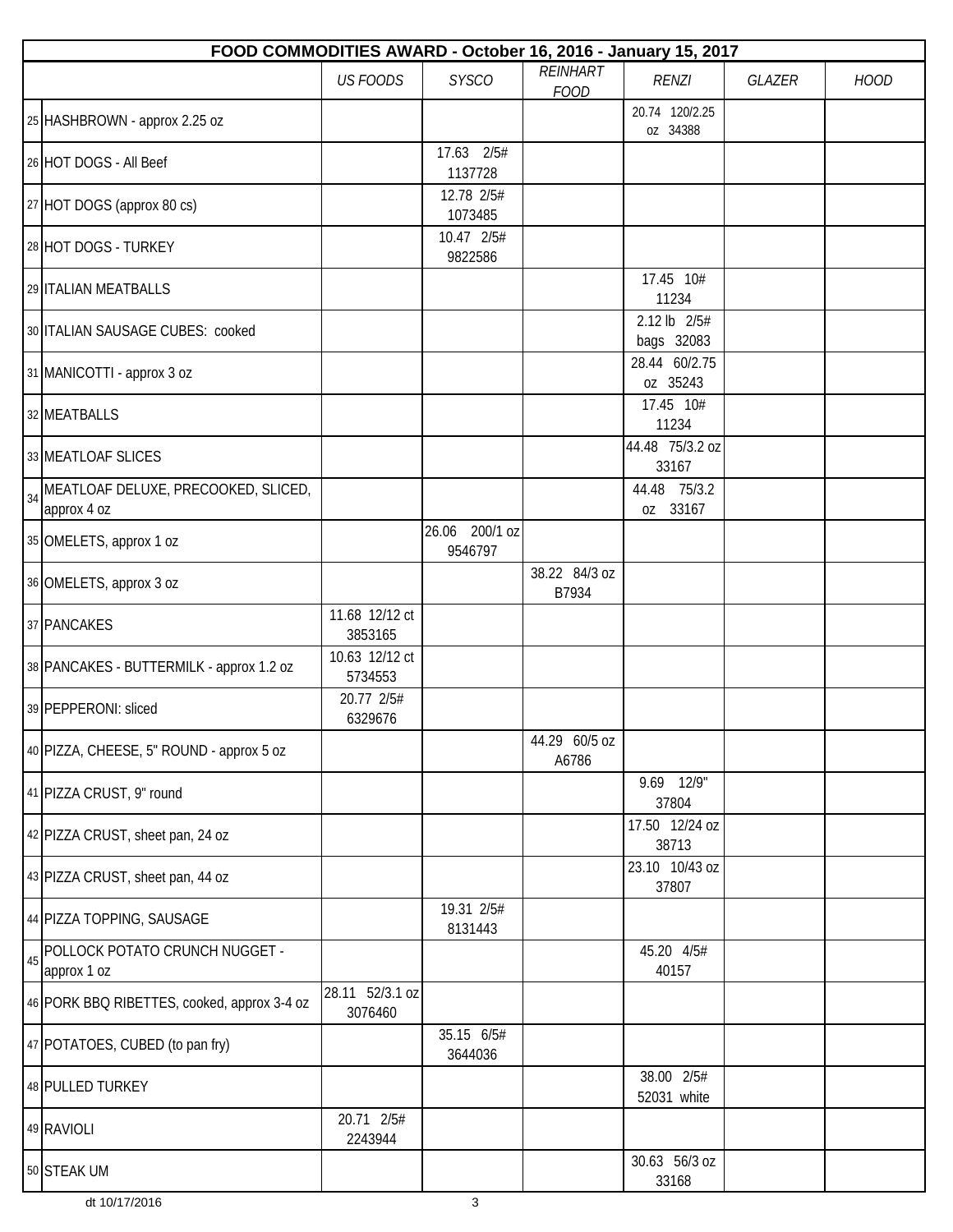| FOOD COMMODITIES AWARD - October 16, 2016 - January 15, 2017 |                         |                              |                          |                          |               |             |  |  |  |
|--------------------------------------------------------------|-------------------------|------------------------------|--------------------------|--------------------------|---------------|-------------|--|--|--|
|                                                              | <b>US FOODS</b>         | <b>SYSCO</b>                 | REINHART<br><b>FOOD</b>  | <b>RENZI</b>             | <b>GLAZER</b> | <b>HOOD</b> |  |  |  |
| 51 SWEET POTATO FRIES                                        |                         | 23.65 6/2.5#<br>3419199      |                          |                          |               |             |  |  |  |
| 52 STUFFED SHELLS - approx 2 oz                              | 36.83 3/5.5#<br>4982056 |                              |                          |                          |               |             |  |  |  |
| 53 TATOR TOT - approx 1 oz                                   |                         |                              |                          | 21.03 6/5#<br>34197      |               |             |  |  |  |
| 54 TURKEY BREAST: raw frozen                                 |                         | 1.67 lb 2/8-10#<br>4347126   |                          |                          |               |             |  |  |  |
| 55 UNBREADED FISH FILLETS - approx 4 oz                      |                         |                              | 21.95 40/4oz<br>J3757    |                          |               |             |  |  |  |
| 56 UNBREADED VEAL PATTY - approx 4 oz                        |                         | 31.91 10#<br>2590222         |                          |                          |               |             |  |  |  |
| 57 VEGGIE BURGER, regular                                    |                         |                              |                          | 47.54 48/3.4 oz<br>11100 |               |             |  |  |  |
| 58 VEGGIE BURGER, southwestern                               |                         |                              | 38.59 50/3.4 oz<br>H0870 |                          |               |             |  |  |  |
| 59 WAFFLES                                                   |                         | 10.81 144/.83<br>oz 1010297  |                          |                          |               |             |  |  |  |
| 60 WRAPS                                                     |                         |                              | 26.85 12/12 ct<br>66060  |                          |               |             |  |  |  |
| <b>FISH</b>                                                  |                         |                              |                          |                          |               |             |  |  |  |
| 1 TUNA FISH, 12 oz                                           |                         | 44.13 24/12 oz<br>8524357    |                          |                          |               |             |  |  |  |
| 2 TUNA FISH, 66.5 oz                                         |                         |                              |                          | 35.45 6/66.5<br>oz 64025 |               |             |  |  |  |
| EGGS                                                         |                         |                              |                          |                          |               |             |  |  |  |
| 1 EGG PATTIES, 1 oz - frozen                                 |                         | 26.06 200/1 oz<br>9546797    |                          |                          |               |             |  |  |  |
| 2 EGG PATTIES, 1.75 oz - frozen                              |                         | 28.67 144/1.75<br>oz 7360530 |                          |                          |               |             |  |  |  |
| 3 EGG PATTIES, 2 oz - frozen                                 |                         | 23.86 100/2 oz<br>2738623    |                          |                          |               |             |  |  |  |
| 4 FRESH EGGS                                                 |                         |                              |                          | 14.00 30 doz<br>28028    |               |             |  |  |  |
| 5 PASTEURIZED EGGS                                           |                         | 28.19 15/2#<br>2366607       |                          |                          |               |             |  |  |  |
| 6 PEELED HARD COOKED                                         |                         | 35.64 25#<br>8847491         |                          |                          |               |             |  |  |  |
| <b>PASTA &amp; GRAINS</b>                                    |                         |                              |                          |                          |               |             |  |  |  |
| 1 BARLEY                                                     | 15.66 24/1#<br>5212675  |                              |                          |                          |               |             |  |  |  |
| 2 EGG NOODLES                                                |                         |                              |                          | 11.20 10#<br>84082       |               |             |  |  |  |
| 3 ELBOW MACARONI                                             |                         |                              |                          | 9.54 20#<br>84073        |               |             |  |  |  |
| 4   LASAGNA NOODLES                                          | 7.45 10#<br>3328127     |                              |                          |                          |               |             |  |  |  |
| 5 RICE - par boil - 25#                                      | 9.97 25#<br>4326526     |                              |                          |                          |               |             |  |  |  |
| $6$ RICE - par boil - 50#                                    | 19.21 50#<br>2328193    |                              |                          |                          |               |             |  |  |  |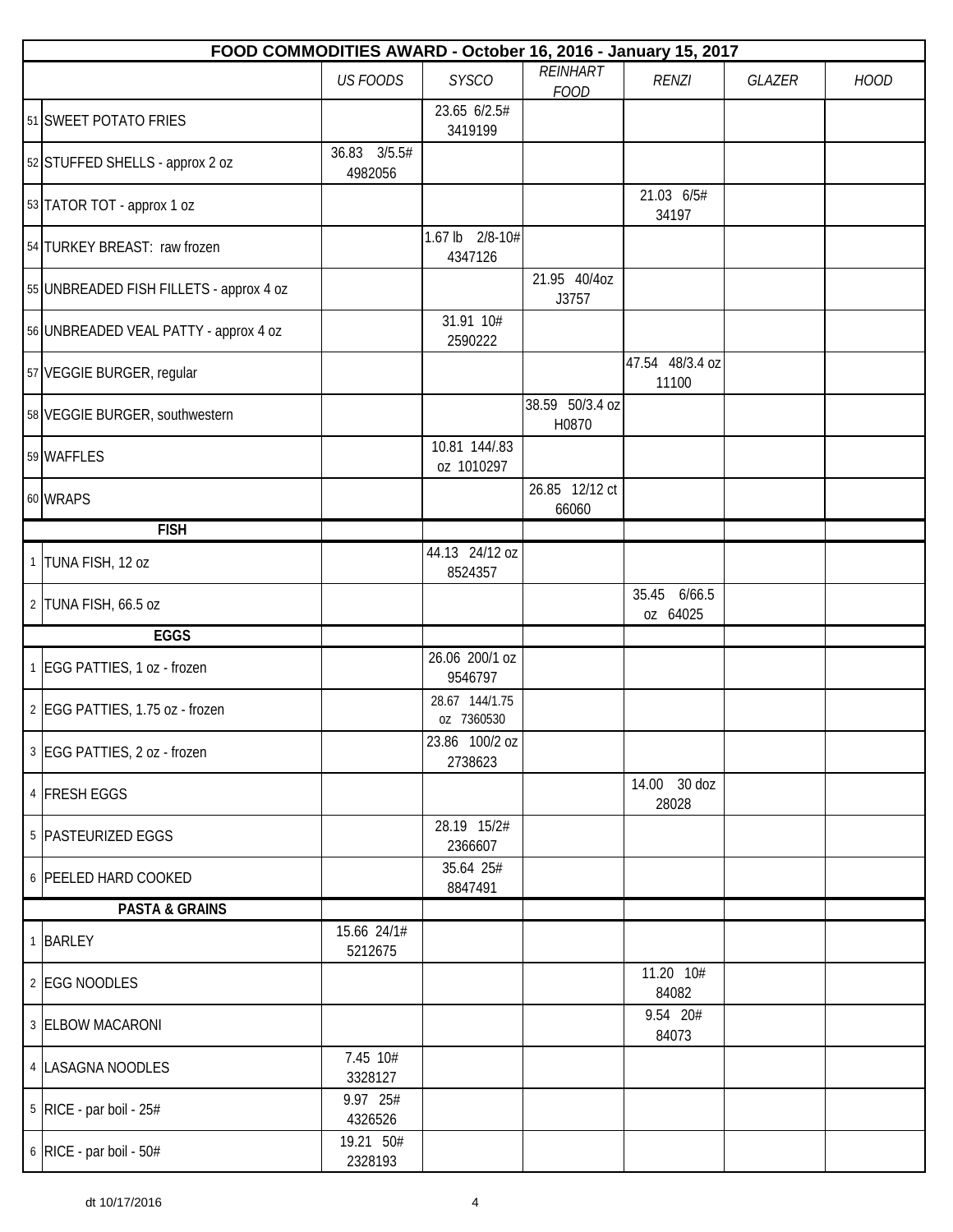| FOOD COMMODITIES AWARD - October 16, 2016 - January 15, 2017 |                          |                        |                         |                      |               |             |  |  |  |
|--------------------------------------------------------------|--------------------------|------------------------|-------------------------|----------------------|---------------|-------------|--|--|--|
|                                                              | <b>US FOODS</b>          | <b>SYSCO</b>           | REINHART<br><b>FOOD</b> | <b>RENZI</b>         | <b>GLAZER</b> | <b>HOOD</b> |  |  |  |
| 7 ROTINI - tricolor                                          |                          | 8.95 2/10#<br>5588017  |                         |                      |               |             |  |  |  |
| 8   ROTINI - plain                                           | 10.62 2/10#<br>997627    |                        |                         |                      |               |             |  |  |  |
| 9 SPAGHETTI                                                  |                          |                        |                         | 9.20 20#<br>84072    |               |             |  |  |  |
| $10$ ZITI                                                    |                          |                        |                         | 11.05 20#<br>84074   |               |             |  |  |  |
| <b>BAKING PRODUCTS</b>                                       |                          |                        |                         |                      |               |             |  |  |  |
| 1 BAKING COCOA                                               |                          |                        |                         | 77.94 6/5#<br>92337  |               |             |  |  |  |
| 2 BAKING POWDER                                              |                          |                        |                         | 39.80 6/5#<br>68064  |               |             |  |  |  |
| 3 BAKING SODA                                                |                          |                        |                         | 13.95 24/1#<br>68058 |               |             |  |  |  |
| 4 CANOLA OIL                                                 |                          |                        |                         | 29.50 6/gal<br>30088 |               |             |  |  |  |
| 5 COCONUT: unsweetened                                       |                          | 20.91 5/2#<br>4510921  |                         |                      |               |             |  |  |  |
| 6 CORN STARCH                                                |                          |                        |                         | 15.80 24/1#<br>91369 |               |             |  |  |  |
| 7 FLOUR - 25#                                                |                          | 11.67 2/25#<br>8379270 |                         |                      |               |             |  |  |  |
| 8 FLOUR - 50#                                                | 11.55 50#<br>8615247     |                        |                         |                      |               |             |  |  |  |
| 9 PEANUT BUTTER                                              | 34.57 6/5#<br>6756811    |                        |                         |                      |               |             |  |  |  |
| 10 PEANUT BUTTER CHIPS                                       | 59.74 25#<br>2056323 SPO |                        |                         |                      |               |             |  |  |  |
| 11 SEMI-SWEET CHOCOLATE CHIPS                                | 30.26 25#<br>9474800     |                        |                         |                      |               |             |  |  |  |
| 12 SHORTENING                                                | 33.89 50#<br>2880383     |                        |                         |                      |               |             |  |  |  |
| 13 SUGAR, BROWN - 2#                                         |                          |                        |                         | 15.96 12/2#<br>11183 |               |             |  |  |  |
| 14 SUGAR, BROWN - 50#                                        |                          |                        |                         | 26.92 50#<br>67009   |               |             |  |  |  |
| 15 SUGAR, CONFECTIONERY - 2#                                 |                          |                        |                         | 16.10 12/2#<br>92205 |               |             |  |  |  |
| 16 SUGAR, CONFECTIONERY - 25#                                |                          |                        |                         | 25.51 50#<br>67007   |               |             |  |  |  |
| 17 SUGAR, GRANULATED                                         |                          | 23.72 50#<br>4782694   |                         |                      |               |             |  |  |  |
| 18 VANILLA EXTRACT                                           | 6.02 gal<br>761346       |                        |                         |                      |               |             |  |  |  |
| 19 VEGETABLE OIL                                             |                          |                        |                         | 29.50 6/gal<br>30088 |               |             |  |  |  |
| 20 WALNUTS                                                   |                          | 23.34 3/2#<br>4645404  |                         |                      |               |             |  |  |  |
| INDIVIDUAL / BULK CEREALS                                    |                          |                        |                         |                      |               |             |  |  |  |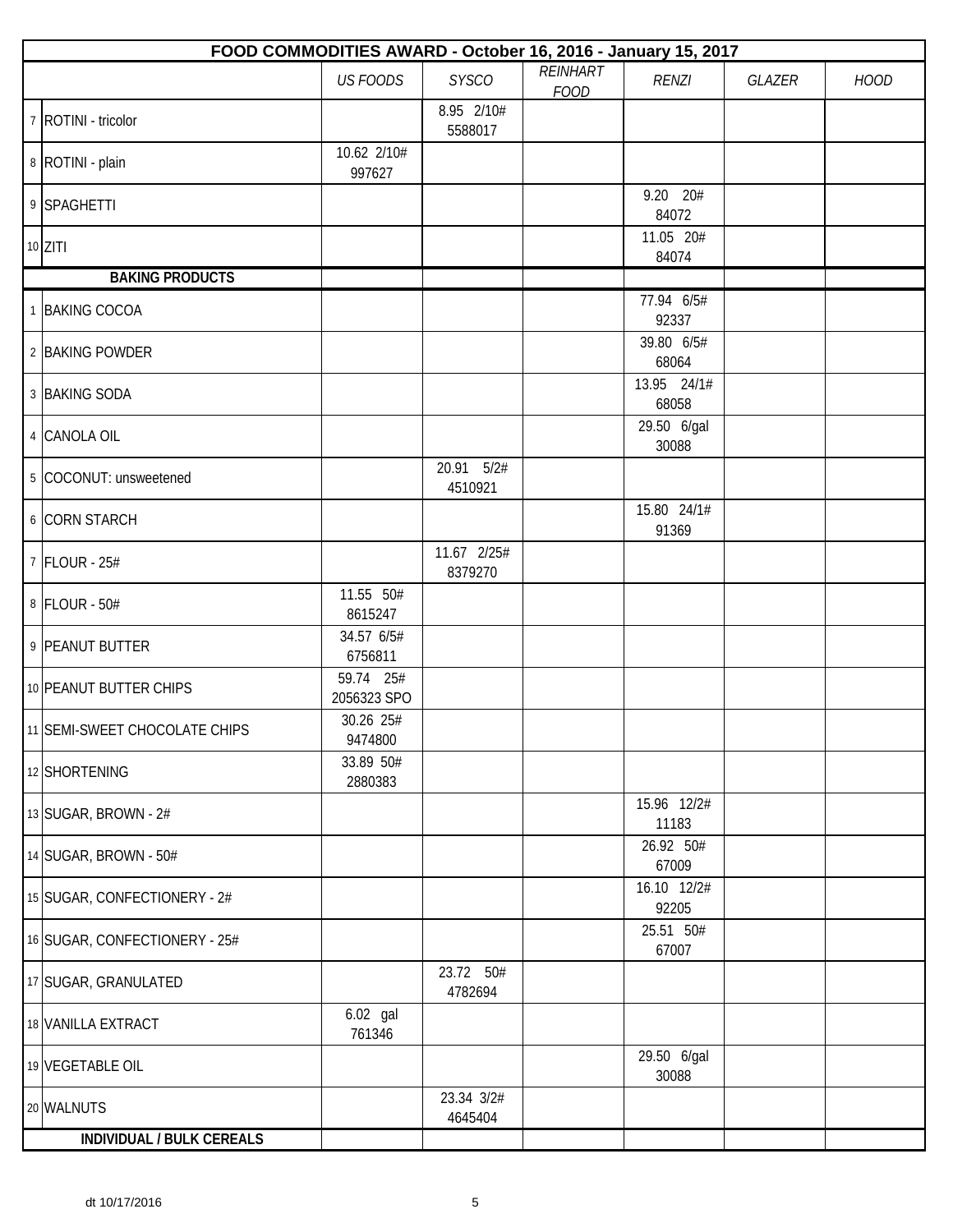| FOOD COMMODITIES AWARD - October 16, 2016 - January 15, 2017 |                          |                             |                         |                                   |        |             |  |  |  |
|--------------------------------------------------------------|--------------------------|-----------------------------|-------------------------|-----------------------------------|--------|-------------|--|--|--|
|                                                              | <b>US FOODS</b>          | <b>SYSCO</b>                | REINHART<br><b>FOOD</b> | <b>RENZI</b>                      | GLAZER | <b>HOOD</b> |  |  |  |
| 1 BRAN FLAKES - Individual                                   |                          |                             |                         | 19.50 84/1 oz<br>92332            |        |             |  |  |  |
| 2 BRAN FLAKES - Bulk                                         |                          | 11.81 4/35 oz<br>6709414    |                         |                                   |        |             |  |  |  |
| 3 CHEERIOS - Individual                                      |                          |                             |                         | 18.53 96/1 oz<br>84160            |        |             |  |  |  |
| 4 CHEERIOS - Bulk                                            |                          | 12.74 4/35 oz<br>6732754    |                         |                                   |        |             |  |  |  |
| 5 CINNAMON TOASTIES - Individual                             |                          | 18.19 96/1 oz<br>4119723    |                         |                                   |        |             |  |  |  |
| 6 CINNAMON TOASTIES - Bulk                                   | 36.96 6/32 oz<br>5640628 |                             |                         |                                   |        |             |  |  |  |
| 7 CORN FLAKES - Individual                                   |                          |                             |                         | 18.53 96/1 oz<br>85009            |        |             |  |  |  |
| 8 CORN FLAKES - Bulk                                         |                          | 11.74 4/35 oz<br>6709307    |                         |                                   |        |             |  |  |  |
| 9 CREAM OF WHEAT - Bulk                                      |                          | 17.57 12/28<br>oz 8562639   |                         |                                   |        |             |  |  |  |
| 10 CREAM OF WHEAT - Individual                               | 48.04 144/1 oz<br>496463 |                             |                         |                                   |        |             |  |  |  |
| 11 FROSTED FLAKES - Individual                               |                          | 96/1 oz<br>20.99<br>4044707 |                         |                                   |        |             |  |  |  |
| 12 FROSTED FLAKES - Bulk                                     |                          | 12.83 4/35 oz<br>6781587    |                         |                                   |        |             |  |  |  |
| 13 OATMEAL - Individual                                      |                          |                             | 20.99 10/12 ct<br>92336 |                                   |        |             |  |  |  |
| 14 QUICK OATS, approx 42 oz                                  |                          |                             |                         | 23.00 12/42 oz<br>85522           |        |             |  |  |  |
| 15 RAISIN BRAN - Individual                                  |                          |                             |                         | 18.73 96/1.19<br>oz 84033         |        |             |  |  |  |
| 16 RAISIN BRAN - Bulk                                        |                          | 14.32 4/35 oz<br>6732788    |                         |                                   |        |             |  |  |  |
| 17 SPECIAL K - Individual                                    |                          |                             |                         | 21.23 96/1 oz<br>84026            |        |             |  |  |  |
| 18 RICE CRISPIES - Individual                                |                          |                             |                         | 18.93 96/.75 oz<br>84062          |        |             |  |  |  |
| 19 RICE CRISPIES - Bulk                                      |                          | 12.93 4/35 oz<br>6709455    |                         |                                   |        |             |  |  |  |
| 20 SHREDDED WHEAT - Individual                               |                          |                             |                         | 25.50 84/1 oz<br>10492            |        |             |  |  |  |
| 21 SHREDDED WHEAT - Bulk                                     |                          |                             |                         | 25.00 4/35 oz<br>76253            |        |             |  |  |  |
| 22 TOOTIE FRUTIES - Individual                               |                          |                             |                         | 17.95 84/1 oz<br>92335            |        |             |  |  |  |
| 23 TOOTIE FRUTIES - Bulk                                     |                          | 14.19 4/35 oz<br>6768436    |                         |                                   |        |             |  |  |  |
| <b>DESSERT MIXES</b>                                         |                          |                             |                         |                                   |        |             |  |  |  |
| 1 ANGEL FOOD CAKE                                            |                          |                             |                         | 45.00 12/16 oz<br><b>UPC12007</b> |        |             |  |  |  |
| 2 APPLE PIE FILLING                                          |                          | 29.13 6/#10<br>6348015      |                         |                                   |        |             |  |  |  |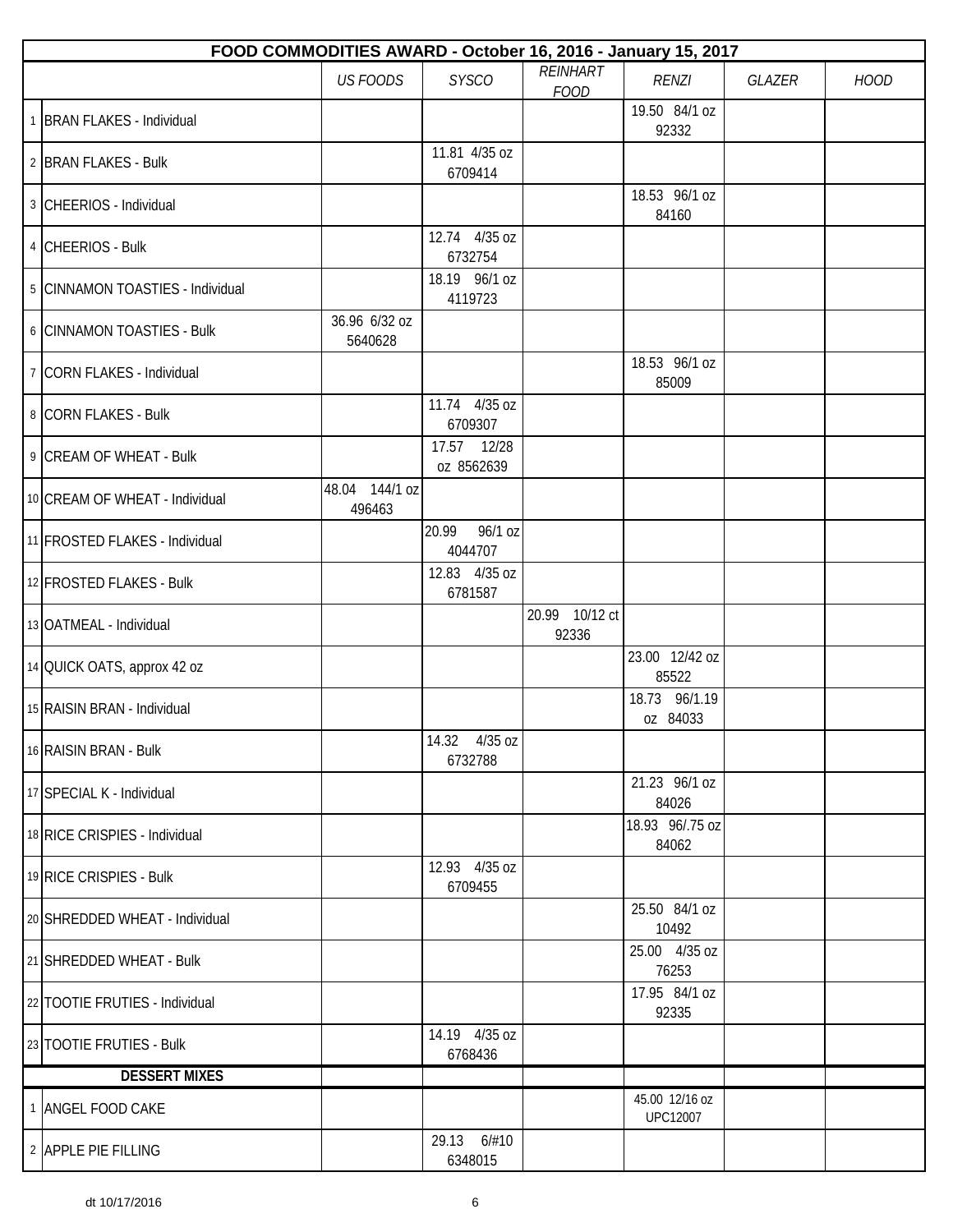|    | FOOD COMMODITIES AWARD - October 16, 2016 - January 15, 2017 |                                   |                          |                         |                              |               |             |  |  |  |
|----|--------------------------------------------------------------|-----------------------------------|--------------------------|-------------------------|------------------------------|---------------|-------------|--|--|--|
|    |                                                              | <b>US FOODS</b>                   | <b>SYSCO</b>             | REINHART<br><b>FOOD</b> | <b>RENZI</b>                 | <b>GLAZER</b> | <b>HOOD</b> |  |  |  |
|    | 3 BROWNIE MIX                                                |                                   | 24.72 6/5#<br>1242439    |                         |                              |               |             |  |  |  |
|    | 4   BROWNIE MIX, Sugar Free                                  |                                   |                          |                         |                              |               |             |  |  |  |
|    | 5 CAKE MIX, CARROT                                           |                                   |                          |                         | 30.45 6/5#<br>28139          |               |             |  |  |  |
|    | 6 CAKE MIX, CARROT, Sugar Free                               |                                   |                          |                         |                              |               |             |  |  |  |
|    | 7 CAKE MIX, CHOCOLATE                                        |                                   | 24.21<br>6/5#<br>1242985 |                         |                              |               |             |  |  |  |
|    | 8 CAKE MIX, CHOCOLATE, Sugar Free                            | 26.02 6/18.3 oz<br>2195816 SPO    |                          |                         |                              |               |             |  |  |  |
|    | 9 CAKE MIX, SPICE                                            |                                   |                          |                         | 40.00 6/5#<br>28250 Spec Ord |               |             |  |  |  |
|    | 10 CAKE MIX, YELLOW                                          |                                   | 6/5#<br>21.40<br>5301627 |                         |                              |               |             |  |  |  |
|    | 11 CAKE MIX, WHITE                                           |                                   | 20.96<br>6/5#<br>5301601 |                         |                              |               |             |  |  |  |
|    | 12 CAKE MIX, WHITE, Sugar Free                               |                                   |                          |                         |                              |               |             |  |  |  |
|    | 13 CHEESECAKE                                                |                                   |                          |                         | 60.00 6/4#<br>28216          |               |             |  |  |  |
|    | 14 GINGERBREAD MIX                                           |                                   |                          |                         | 34.45 6/5#<br>28114          |               |             |  |  |  |
| 15 | ICING, READY TO SPREAD: MUST BE SHELF<br>STABLE: Chocolate   |                                   |                          | 23.62 12#<br>72082      |                              |               |             |  |  |  |
| 16 | ICING, READY TO SPREAD: MUST BE SHELF<br>STABLE : Vanilla    |                                   |                          | 21.39 12#<br>38998      |                              |               |             |  |  |  |
|    | 17 ICING, CHOCOLATE, Sugar Free                              |                                   |                          |                         |                              |               |             |  |  |  |
|    | 18 ICING, WHITE, Sugar Free                                  |                                   |                          |                         |                              |               |             |  |  |  |
|    | 19 MUFFIN MIX, BANANA NUT                                    |                                   |                          |                         | 52.84 6/5#<br>28014          |               |             |  |  |  |
|    | 20 MUFFIN MIX, BASIC                                         |                                   | 6/5#<br>19.96<br>1242425 |                         |                              |               |             |  |  |  |
|    | 21 MUFFIN MIX, BLUEBERRY                                     |                                   |                          |                         | 22.94 6/5#<br>28424 Spec Ord |               |             |  |  |  |
|    | 22 MUFFIN MIX, BRAN                                          |                                   | 44.41<br>6/5#<br>4044020 |                         |                              |               |             |  |  |  |
|    | 23 MUFFIN MIX, CORN                                          | 23.28 6/5#<br>2316503             |                          |                         |                              |               |             |  |  |  |
|    | 24 MUFFIN MIX, HONEY BRAN                                    |                                   |                          |                         | 39.43 6/5#<br>28225 Spec Ord |               |             |  |  |  |
|    | <b>COOKING PRODUCTS</b>                                      |                                   |                          |                         |                              |               |             |  |  |  |
|    | 1 BEEF BASE                                                  | 12.79 12/1#<br>5328885            |                          |                         |                              |               |             |  |  |  |
|    | 2 BEEF BASE, LOW SODIUM                                      |                                   |                          |                         | 49.85 12/1#<br>57716         |               |             |  |  |  |
|    | 3 BEEF BROTH, LOW SODIUM                                     | 30.48 300/4 gr<br>6300743 not L/S |                          |                         |                              |               |             |  |  |  |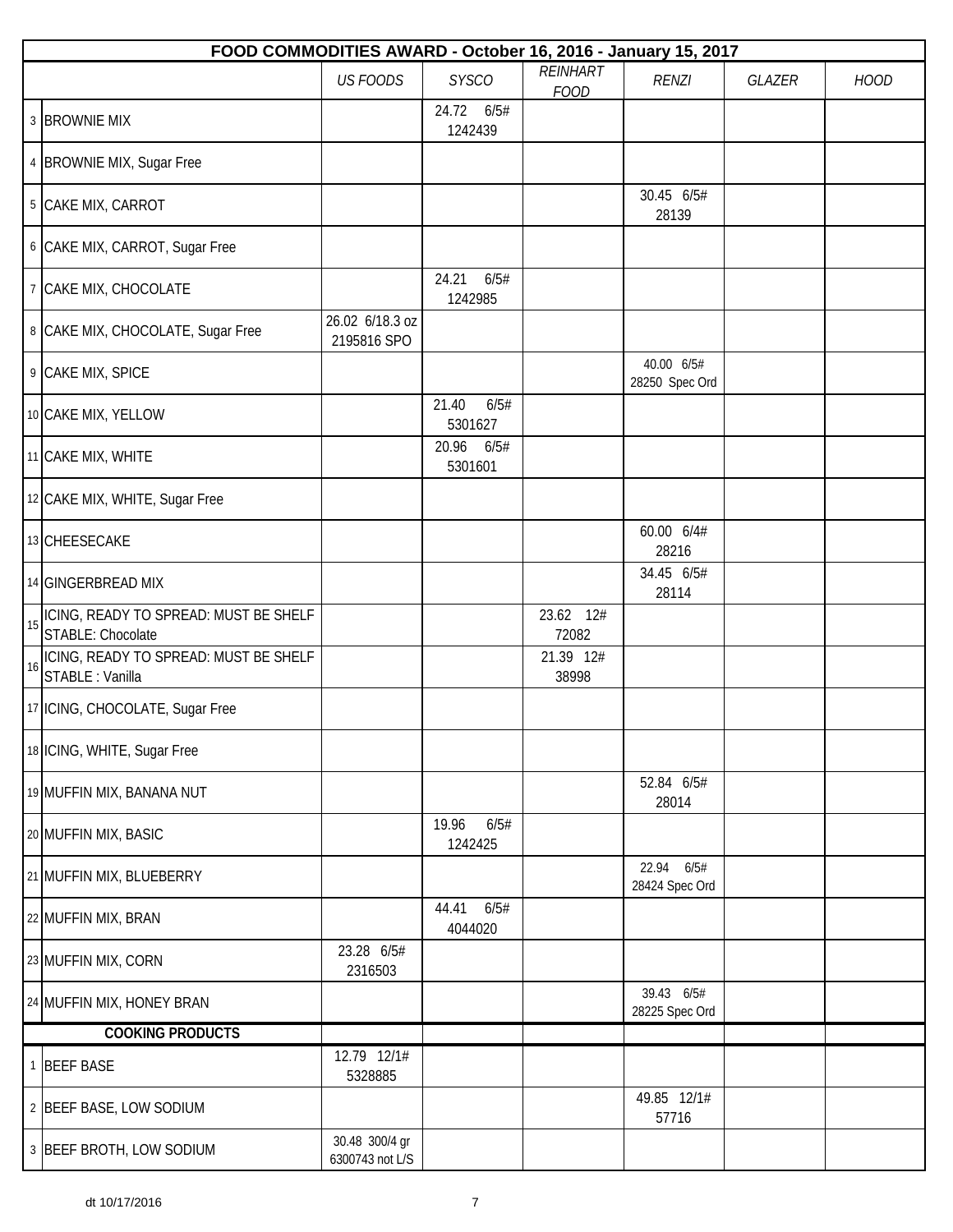|    | FOOD COMMODITIES AWARD - October 16, 2016 - January 15, 2017 |                                    |                           |                         |                                   |        |             |
|----|--------------------------------------------------------------|------------------------------------|---------------------------|-------------------------|-----------------------------------|--------|-------------|
|    |                                                              | <b>US FOODS</b>                    | <b>SYSCO</b>              | REINHART<br><b>FOOD</b> | <b>RENZI</b>                      | GLAZER | <b>HOOD</b> |
|    | 4 BISQUICK MIX                                               |                                    |                           |                         | 23.34 6/5#<br>28237               |        |             |
|    | 5 BREAD CRUMBS, ITALIAN                                      |                                    |                           |                         | 22.20 6/5#<br>29131               |        |             |
|    | 6 CHICKEN BROTH, LOW SODIUM                                  | 30.48 300/4 gr<br>8008336 not L/S  |                           |                         |                                   |        |             |
|    | 7 CHICKEN GRAVY                                              | 27.08 12/49 oz<br>82594            |                           |                         |                                   |        |             |
|    | 8 CHICKEN GRAVY, LOW SODIUM                                  |                                    |                           |                         |                                   |        |             |
|    | 9 CHICKEN BASE - 1#                                          | 12.39 12/1#<br>3328887             |                           |                         |                                   |        |             |
|    | 10 CHICKEN BASE - 5#                                         |                                    |                           |                         | 115.00 6/5#<br>57704              |        |             |
|    | 11 CHICKEN BASE, LOW SODIUM                                  |                                    |                           |                         | 40.12 12/1#<br>57715 No MSG       |        |             |
|    | 12 CRISPY ONIONS                                             |                                    |                           | 31.96 6/24 oz<br>W6170  |                                   |        |             |
|    | 13 FALAFEL                                                   |                                    | 20.60 2/5#<br>8022297     |                         |                                   |        |             |
| 14 | INSTANT BROTH & SEASONING - BEEF, LOW<br>SODIUM              |                                    |                           |                         | 30.07 300/4<br>gm 91235           |        |             |
| 15 | INSTANT BROTH & SEASONING - CHICKEN,<br>LOW SODIUM           |                                    |                           |                         | 30.07 300/4 gm<br><b>UPC36087</b> |        |             |
|    | 16 MINCED GARLIC, IN LIQUID                                  |                                    |                           |                         | 27.00 6/32 oz<br>68102            |        |             |
|    | 17 PANCAKE MIX                                               |                                    |                           |                         | 19.40 6/5#<br>28085               |        |             |
|    | 18 PORK GRAVY MIX                                            | 13.89 6/11.3 oz<br>5603410         |                           |                         |                                   |        |             |
|    | 19 PORK GRAVY MIX, LOW SODIUM                                | 13.89 6/11.3 oz<br>5603410 not L/S |                           |                         |                                   |        |             |
|    | 20 SAUSAGE GRAVY                                             | 44.21 6/#10<br>3351475             |                           |                         |                                   |        |             |
|    | 21 SOY SAUCE, LOW SODIUM                                     | 36.94 12/.5 gal<br>5018395         |                           |                         |                                   |        |             |
|    | 22 STUFFING MIX                                              | 36.11 12/1.75#<br>6922769          |                           |                         |                                   |        |             |
|    | 23 STUFFING MIX, CHICKEN                                     |                                    |                           |                         | 45.93 12/1.75#<br>65049           |        |             |
|    | 24 SWEETENED CONDENSED MILK                                  |                                    | 34.18 24/14 oz<br>9312596 |                         |                                   |        |             |
| 25 | THICK-IT INSTANT HEALTHCARE FOOD<br>THICKENER - PC           |                                    |                           |                         | 13.33 100/9.5<br>gm 76723         |        |             |
| 26 | THICK-IT INSTANT HEALTHCARE FOOD<br>THICKENER - Bulk         |                                    |                           |                         | 61.00 25#<br>76732                |        |             |
|    | 27 TOFU                                                      |                                    | 14.77 12/14 oz<br>0684936 |                         |                                   |        |             |
|    | 28 TURKEY GRAVY MIX, LOW SODIUM                              |                                    |                           |                         | 34.40 8/16 oz<br>57698            |        |             |
|    | 29 VEGETABLE BASE                                            | 11.20 6/1#<br>9333493              |                           |                         |                                   |        |             |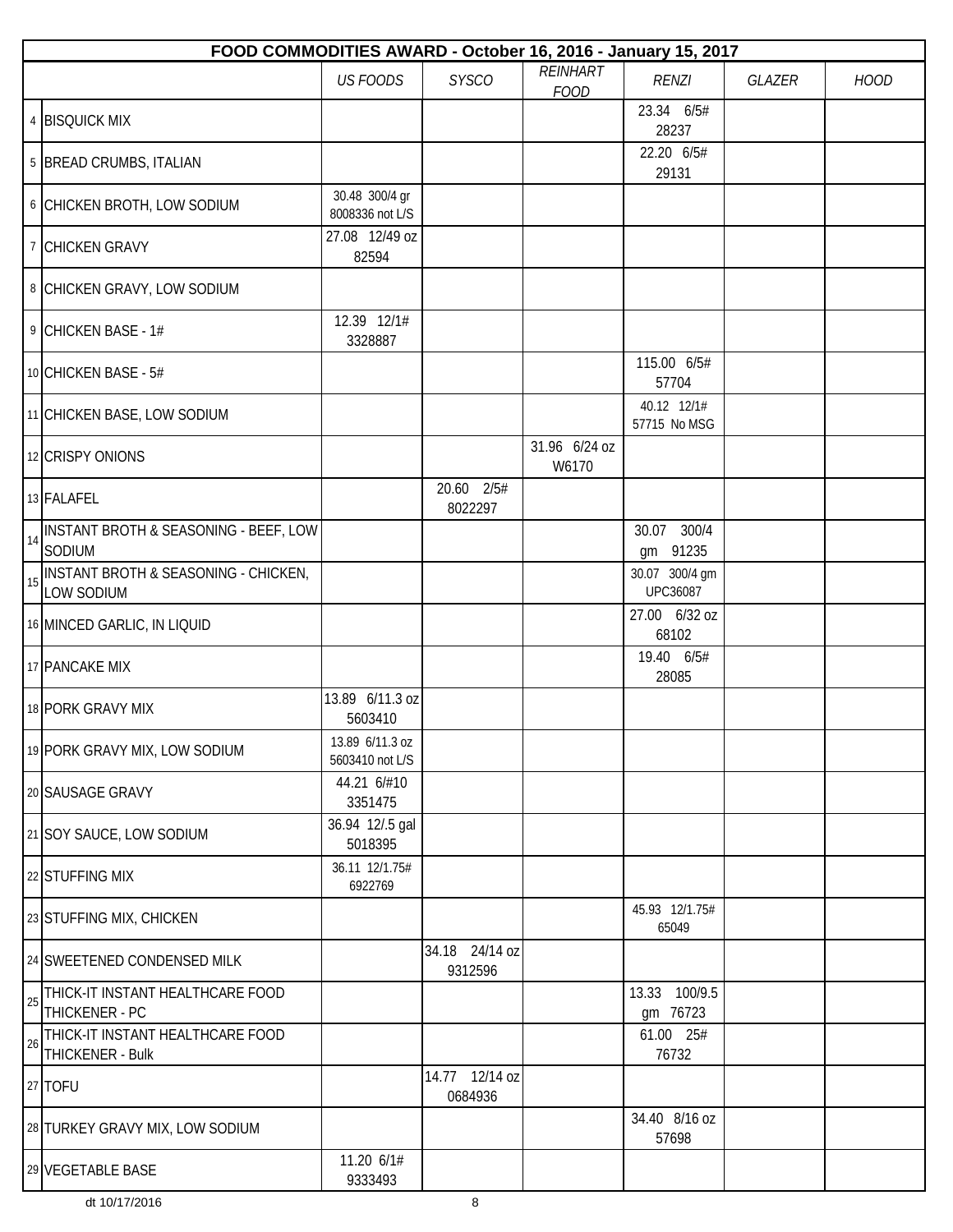| FOOD COMMODITIES AWARD - October 16, 2016 - January 15, 2017 |                         |                            |                         |                         |        |             |  |  |  |  |
|--------------------------------------------------------------|-------------------------|----------------------------|-------------------------|-------------------------|--------|-------------|--|--|--|--|
|                                                              | <b>US FOODS</b>         | <b>SYSCO</b>               | REINHART<br><b>FOOD</b> | <b>RENZI</b>            | GLAZER | <b>HOOD</b> |  |  |  |  |
| 30 VINEGAR                                                   |                         | 6.00  4/gal<br>5868328     |                         |                         |        |             |  |  |  |  |
| 31 WORCESTERSHIRE SAUCE, LOW SODIUM                          |                         | 23.15<br>4/gal<br>4007894  |                         |                         |        |             |  |  |  |  |
| <b>SALAD DRESSINGS</b>                                       |                         |                            |                         |                         |        |             |  |  |  |  |
| 1 SALAD DRESSING Low Fat French                              |                         |                            |                         | 35.00 4/gal<br>56050    |        |             |  |  |  |  |
| 2 SALAD DRESSING Low Fat Ranch                               |                         | 23.31 4/gal<br>4086575     |                         |                         |        |             |  |  |  |  |
| 3 SALAD DRESSING Low Fat Golden Italian                      |                         | 19.31<br>4/gal<br>4488946  |                         |                         |        |             |  |  |  |  |
| 4 SALAD DRESSING Low Fat Thousand Island                     |                         |                            |                         | 33.41<br>4/gal<br>56061 |        |             |  |  |  |  |
| 5 SALAD DRESSING Catalina                                    | 35.78 4/gal<br>43802    |                            |                         |                         |        |             |  |  |  |  |
| 6 SALAD DRESSING Italian                                     | 18.93 4/gal<br>4342184  |                            |                         |                         |        |             |  |  |  |  |
| 7 SALAD DRESSING Ranch                                       | 21.88 4/gal<br>8342180  |                            |                         |                         |        |             |  |  |  |  |
| 8 SALAD DRESSING Thousand Island                             |                         | 22.51 4/gal<br>4069431     |                         |                         |        |             |  |  |  |  |
| 9 SALAD DRESSING POWDER MIX, Italian                         |                         | 31.19 18/7.6<br>oz 4847323 |                         |                         |        |             |  |  |  |  |
| <b>SPICES</b>                                                |                         |                            |                         |                         |        |             |  |  |  |  |
| 1 BASIL LEAVES                                               | $2.63$ 5 oz<br>2435485  |                            |                         |                         |        |             |  |  |  |  |
| 2 BASIL, CRUSHED                                             | 3.08 5.5 oz<br>760041   |                            |                         |                         |        |             |  |  |  |  |
| 3 BLACK PEPPER                                               | 6.56 18 oz<br>9501156   |                            |                         |                         |        |             |  |  |  |  |
| 4 CELERY SALT                                                | 3.78 35 oz<br>6353429   |                            |                         |                         |        |             |  |  |  |  |
| 5 CHILI POWDER                                               | 4.65 18 oz<br>760116    |                            |                         |                         |        |             |  |  |  |  |
| 6 CHIVES, DRIED                                              | 12.57 5.5 oz<br>8691891 |                            |                         |                         |        |             |  |  |  |  |
| 7 CINNAMON                                                   | 3.78 18 oz<br>5353115   |                            |                         |                         |        |             |  |  |  |  |
| 8 CRUSHED RED PEPPER                                         | 3.49 12 oz<br>760462    |                            |                         |                         |        |             |  |  |  |  |
| 9 DILL WEED                                                  | 5.94 5.5 oz<br>778423   |                            |                         |                         |        |             |  |  |  |  |
| 10 GARLIC, GRANULATED                                        | 5.97 24 oz<br>760264    |                            |                         |                         |        |             |  |  |  |  |
| 11 GARLIC POWDER                                             | 4.47 21 oz<br>2501161   |                            |                         |                         |        |             |  |  |  |  |
| 12 GROUND GINGER                                             | 6.62 15 oz<br>760306    |                            |                         |                         |        |             |  |  |  |  |
| 13 LEMON PEPPER                                              | 5.38 28 oz<br>6501159   |                            |                         |                         |        |             |  |  |  |  |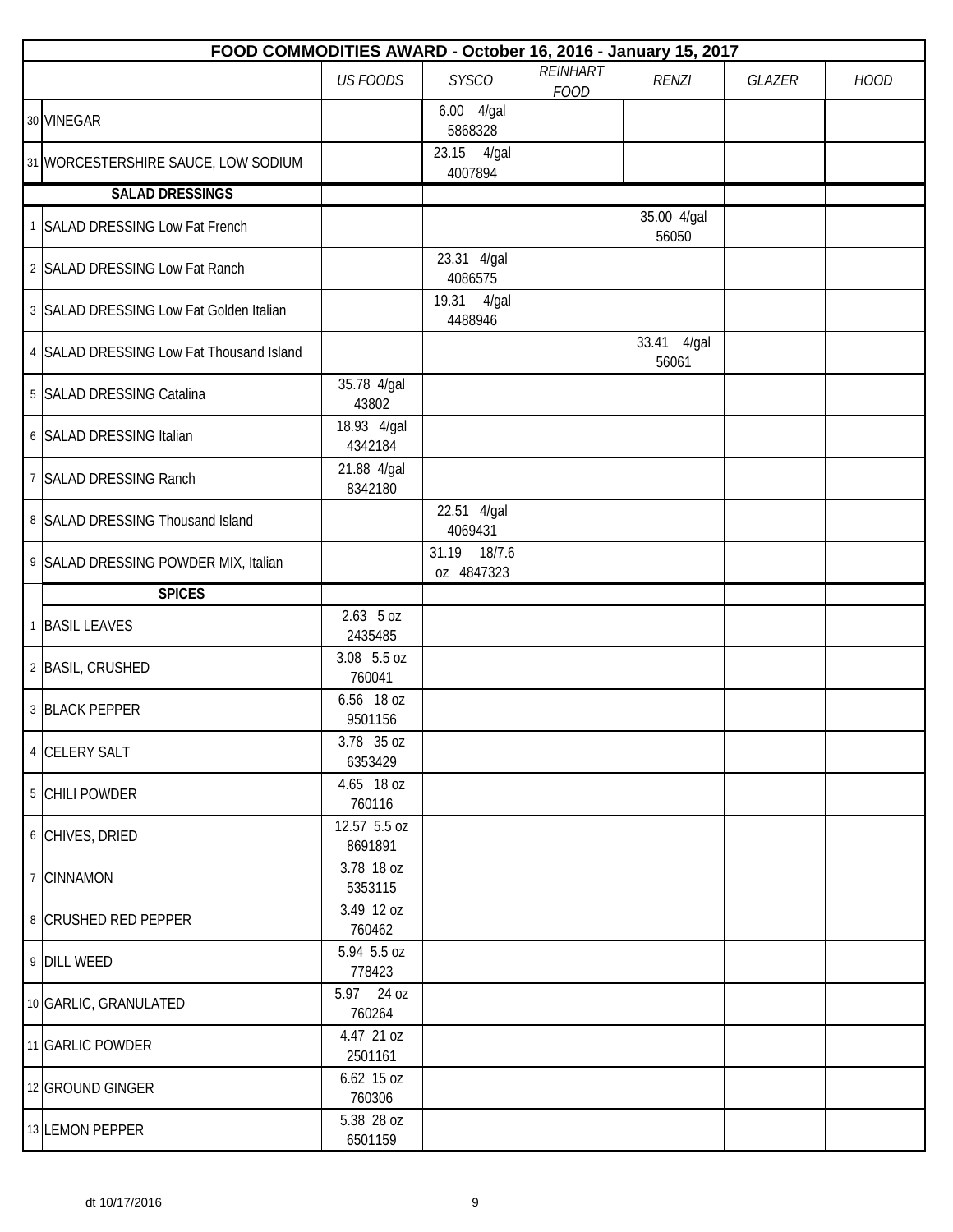| FOOD COMMODITIES AWARD - October 16, 2016 - January 15, 2017 |                                     |                              |                         |                   |        |             |  |  |
|--------------------------------------------------------------|-------------------------------------|------------------------------|-------------------------|-------------------|--------|-------------|--|--|
|                                                              | <b>US FOODS</b>                     | <b>SYSCO</b>                 | REINHART<br><b>FOOD</b> | <b>RENZI</b>      | GLAZER | <b>HOOD</b> |  |  |
| 14 MONTREAL STEAK SEASONING                                  |                                     | 45.74 6/29 oz<br>6639553     |                         |                   |        |             |  |  |
| 15 MRS. DASH SALT SUBSTITUTE                                 |                                     | 15.84<br>300/3<br>oz 1116052 |                         |                   |        |             |  |  |
| 16 NUTMEG                                                    | 7.61 16 oz<br>760355                |                              |                         |                   |        |             |  |  |
| 17 ONIONS, dehydrated                                        |                                     |                              | 57.63 6/3#<br>31642     |                   |        |             |  |  |
| 18 ONION POWDER                                              | 3.68 20 oz<br>4353280               |                              |                         |                   |        |             |  |  |
| 19 OREGANO                                                   | 9.77 24 oz<br>760850                |                              |                         |                   |        |             |  |  |
| 20 PAPRIKA                                                   | 5.23 18 oz<br>760405                |                              |                         |                   |        |             |  |  |
| 21 PARSLEY FLAKES                                            | 6.09 11 oz<br>760868                |                              |                         |                   |        |             |  |  |
| 22 POULTRY SEASONING                                         | 4.45 10 oz<br>760595                |                              |                         |                   |        |             |  |  |
| 23 TACO SEASONING                                            |                                     |                              |                         | 12.96 5#<br>56683 |        |             |  |  |
| <b>SOUP</b>                                                  |                                     |                              |                         |                   |        |             |  |  |
| 1 CHICKEN NOODLE LO-SO, 7.5 oz                               | 14.23 24/7.25<br>oz 4007951         |                              |                         |                   |        |             |  |  |
| 2 CHICKEN NOODLE LO-SO, 50 oz                                | 28.42 12/5 oz<br>3016912            |                              |                         |                   |        |             |  |  |
| 3 CREAM OF CELERY, 7.5 oz                                    |                                     |                              |                         |                   |        |             |  |  |
| 4 CREAM OF CELERY, CONDENSED, 50 oz                          | 23.37 12/50 oz<br>3001948           |                              |                         |                   |        |             |  |  |
| 5 CREAM OF CHICKEN, LO-SO, 7.5 oz                            | 13.98 24/7.25 oz<br>2007953 Not L/S |                              |                         |                   |        |             |  |  |
| 6 CREAM OF MUSHROOM, 7.5 oz                                  | 13.98 24/7.25<br>oz 2001972         |                              |                         |                   |        |             |  |  |
| 7 CREAM OF MUSHROOM, 50 oz                                   | 24.97 12/50<br>7001951<br>0Z        |                              |                         |                   |        |             |  |  |
| 8 CREAM OF MUSHROOM LO-SO, #5                                | 30.53 12/49 oz<br>7007941           |                              |                         |                   |        |             |  |  |
| 9 TOMATO, 7.5 oz                                             | 13.77 24/7.25<br>oz 3001989         |                              |                         |                   |        |             |  |  |
| 10 TOMATO, CONDENSED, 50 oz                                  | 20.13 12/50 oz<br>9001934           |                              |                         |                   |        |             |  |  |
| 11 TOMATO LO-SO - #5                                         |                                     | 28.78 12/50 oz<br>4146445    |                         |                   |        |             |  |  |
| 12 TOMATO LO-SO - 7.5 oz                                     | 14.02 24/7.25<br>oz 7007958         |                              |                         |                   |        |             |  |  |
| 13 VEGETABLE LO-SO, 7.5 oz                                   | 13.73 24/7.25<br>oz 8007957         |                              |                         |                   |        |             |  |  |
| <b>FROZEN DESSERTS</b>                                       |                                     |                              |                         |                   |        |             |  |  |
| 1 APPLE PIE RAW                                              |                                     | 20.78 6/46 oz<br>1972744     |                         |                   |        |             |  |  |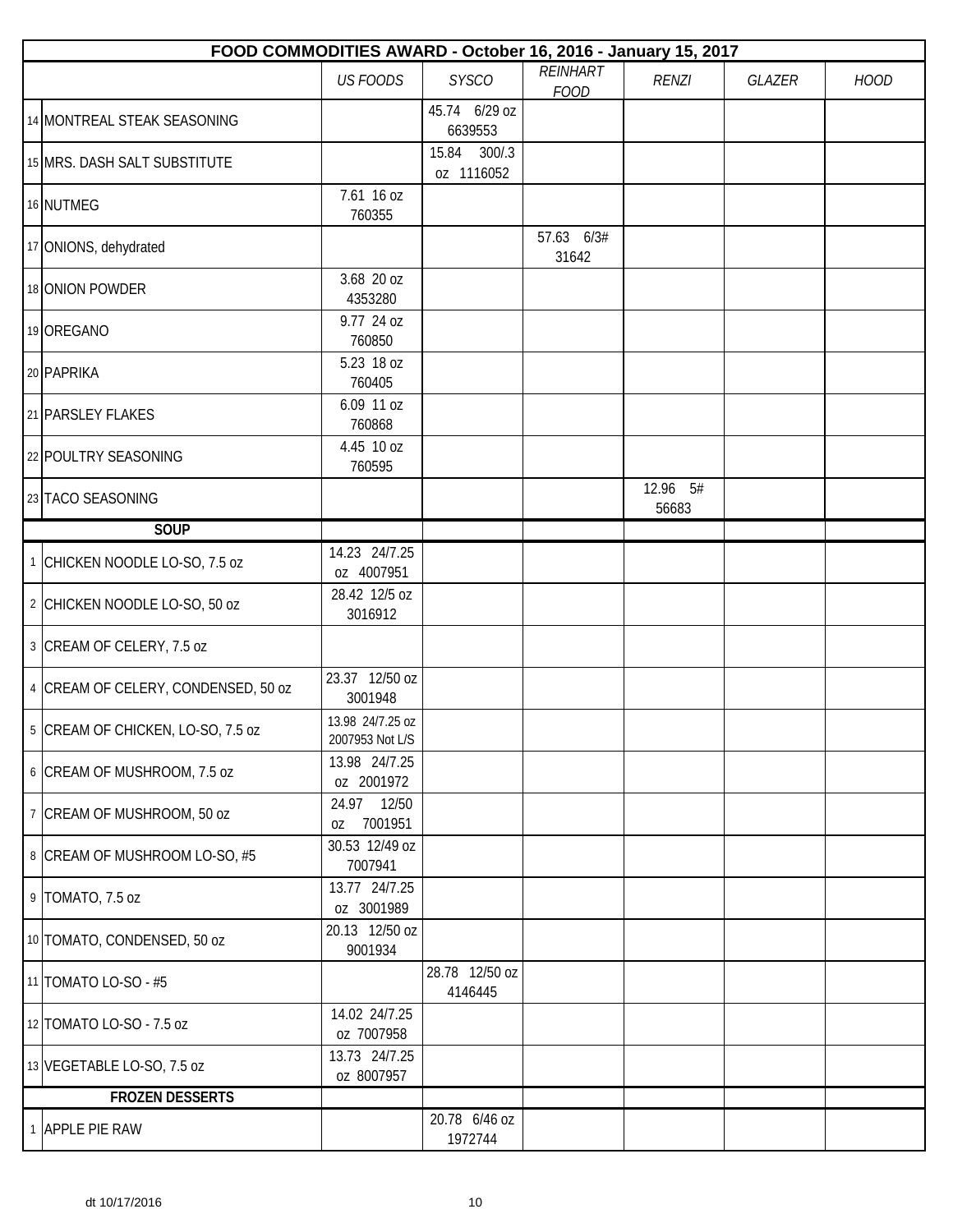| FOOD COMMODITIES AWARD - October 16, 2016 - January 15, 2017 |                           |                               |                                |                         |        |             |  |  |  |
|--------------------------------------------------------------|---------------------------|-------------------------------|--------------------------------|-------------------------|--------|-------------|--|--|--|
|                                                              | <b>US FOODS</b>           | <b>SYSCO</b>                  | <b>REINHART</b><br><b>FOOD</b> | <b>RENZI</b>            | GLAZER | <b>HOOD</b> |  |  |  |
| 2 APPLE PIE BAKED                                            |                           | 24.93 6/48 oz<br>9787748      |                                |                         |        |             |  |  |  |
| 3 APPLE PIE SUGAR FREE                                       | 32.86 6/46 oz<br>1164151  |                               |                                |                         |        |             |  |  |  |
| 4 BERRY MEDLEY                                               | 37.24 6/42 oz<br>4983730  |                               |                                |                         |        |             |  |  |  |
| 5 BLUEBERRY PIE RAW                                          |                           | 30.60 6/46 oz<br>1972728      |                                |                         |        |             |  |  |  |
| 6 BLUEBERRY PIE, DIET SUGAR FREE                             | 45.27 6/46 oz<br>2164150  |                               |                                |                         |        |             |  |  |  |
| 7 BOSTON CREAM PIE                                           |                           | 27.20<br>$6/33$ oz<br>1972090 |                                |                         |        |             |  |  |  |
| 8 CARROT CAKE premade                                        |                           | 4/59 oz<br>42.96<br>1285113   |                                |                         |        |             |  |  |  |
| 9 CHERRY PIE RAW                                             |                           | 6/46 oz<br>28.54<br>1972702   |                                |                         |        |             |  |  |  |
| 10 CHERRY PIE, DIET SUGAR FREE                               | 45.45 6/46 oz<br>8164147  |                               |                                |                         |        |             |  |  |  |
| 11 CREAM PIE: Banana Cream                                   |                           | $6/27$ oz<br>19.86<br>9788936 |                                |                         |        |             |  |  |  |
| 12 CREAM PIE: Chocolate                                      | 27.35 6/27 oz<br>4037222  |                               |                                |                         |        |             |  |  |  |
| 13 CREAM PIE: Coconut Cream                                  |                           | 20.79<br>$6/27$ oz<br>9809294 |                                |                         |        |             |  |  |  |
| 14 FRUIT OF THE FOREST PIE                                   |                           | 31.70 6/48 oz<br>9785601      |                                |                         |        |             |  |  |  |
| 15 ICE CREAM, CHOCOLATE, approx 4 oz                         |                           | 21.67 96/4 oz<br>2220226      |                                |                         |        |             |  |  |  |
| 16 ICE CREAM, STRAWBERRY, approx 4 oz                        |                           | 21.67 96/4 oz<br>7140122      |                                |                         |        |             |  |  |  |
| 17 ICE CREAM, VANILLA, approx 4 oz                           |                           | 21.67 96/4 oz<br>2220200      |                                |                         |        |             |  |  |  |
| 18 ICE CREAM, VANILLA -LACTOSE, approx 4 oz                  |                           | 8.03 24/4 oz<br>1819242       |                                |                         |        |             |  |  |  |
| 19 ICE CREAM, NSA CHOCOLATE, approx 4 oz                     |                           | 5.75 24/4 oz<br>7769383       |                                |                         |        |             |  |  |  |
| 20 ICE CREAM, NSA VANILLA, approx 4 oz                       |                           | 5.75 24/4 oz<br>2376770       |                                |                         |        |             |  |  |  |
| 21 LEMON PIE                                                 |                           | 25.08 6/36 oz<br>9788522      |                                |                         |        |             |  |  |  |
| 22 STRAWBERRY RHUBARB PIE                                    |                           | 26.21 6/46 oz<br>9785312      |                                |                         |        |             |  |  |  |
| 23 WHIP TOPPING                                              |                           |                               |                                | 29.36 12/32 oz<br>91000 |        |             |  |  |  |
| <b>JUICES / DRINK MIX</b>                                    |                           |                               |                                |                         |        |             |  |  |  |
| 1 APPLE - 46 oz                                              | 15.39 12/46 oz<br>5327762 |                               |                                |                         |        |             |  |  |  |
| 2 CRANBERRY - 46 oz                                          |                           | 12/46<br>15.01<br>oz 0477194  |                                |                         |        |             |  |  |  |
| 3 GRAPE JUICE - 46 oz                                        | 23.16 12/46 oz<br>5327408 |                               |                                |                         |        |             |  |  |  |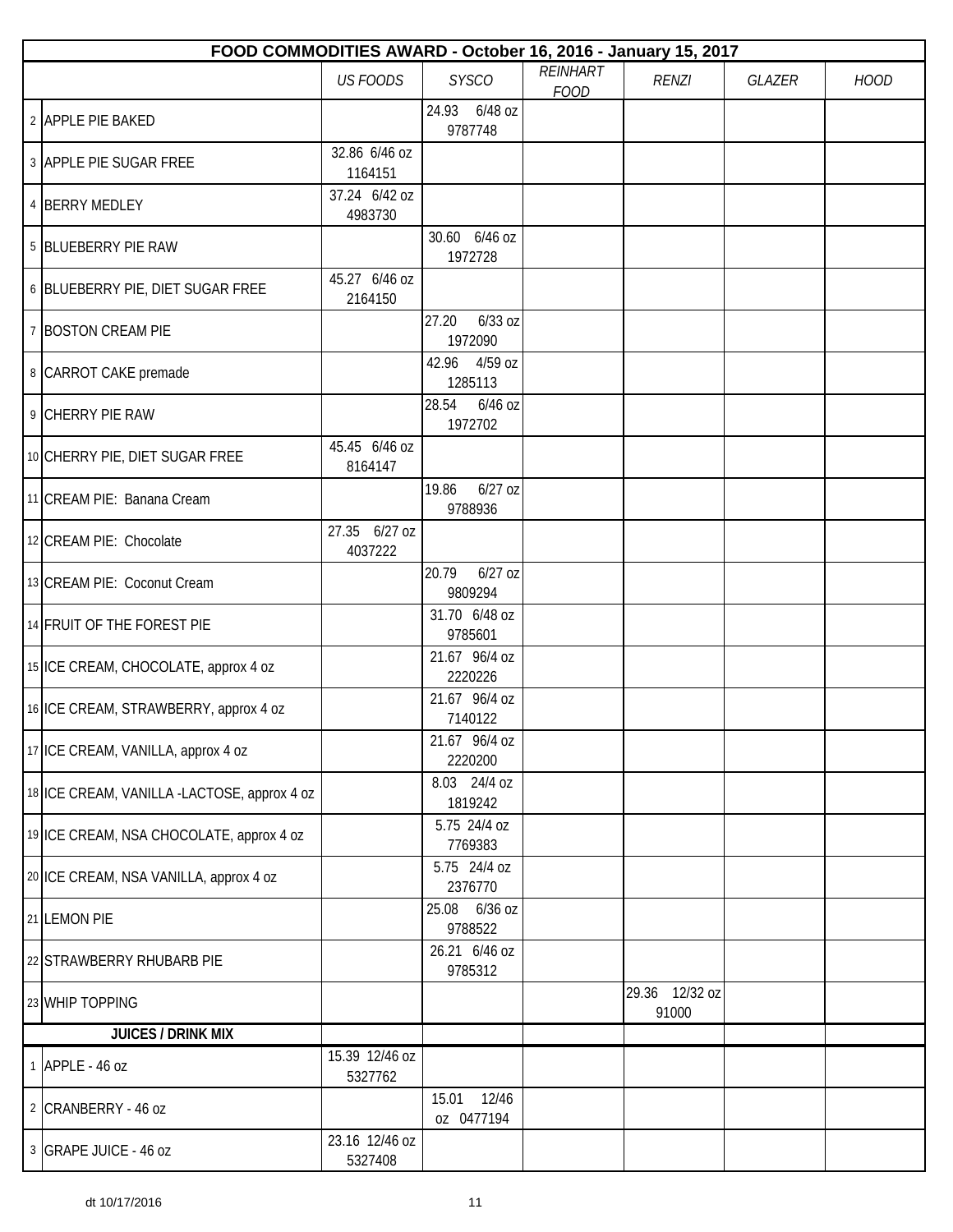|    | FOOD COMMODITIES AWARD - October 16, 2016 - January 15, 2017 |                                |                          |                         |                            |        |             |  |  |  |
|----|--------------------------------------------------------------|--------------------------------|--------------------------|-------------------------|----------------------------|--------|-------------|--|--|--|
|    |                                                              | <b>US FOODS</b>                | <b>SYSCO</b>             | REINHART<br><b>FOOD</b> | <b>RENZI</b>               | GLAZER | <b>HOOD</b> |  |  |  |
|    | 4 ORANGE - 64 oz                                             | 14.24 8/64 oz<br>285189        |                          |                         |                            |        |             |  |  |  |
|    | 5 PINEAPPLE - 46 oz                                          | 26.77 12/46 oz<br>3327749      |                          |                         |                            |        |             |  |  |  |
|    | 6 TOMATO - 46 oz                                             | 11.60 12/46 oz<br>5910589      |                          |                         |                            |        |             |  |  |  |
|    | 7 APPLE EZO, 5.5 oz                                          | 15.17 48/5.5 oz<br>4469870     |                          |                         |                            |        |             |  |  |  |
|    | 8 CRANBERRY EZO, 5.5 oz                                      | 17.58 48/5.5 oz<br>5002415 SPO |                          |                         |                            |        |             |  |  |  |
|    | 9 GRAPE EZO, 5.5 oz                                          | 17.17 48/5.5 oz<br>4470142     |                          |                         |                            |        |             |  |  |  |
|    | 10 GRAPEFRUIT EZO, 5.5 oz                                    | 14.89 48/5.5<br>oz 3470119     |                          |                         |                            |        |             |  |  |  |
|    | 11 ORANGE JUICE EZO, 5.5 oz                                  | 14.52 48/5.5 oz<br>285379      |                          |                         |                            |        |             |  |  |  |
|    | 12 ORANGE/PINEAPPLE EZO, 5.5 oz                              |                                |                          |                         |                            |        |             |  |  |  |
|    | 13 PINEAPPLE EZO, 5.5 oz                                     |                                | 17.48 48/6 oz<br>4121950 |                         |                            |        |             |  |  |  |
|    | 14 PRUNE EZO, 4 oz                                           |                                |                          |                         | 27.77 96/4 oz<br>47375     |        |             |  |  |  |
|    | 15 PRUNE EZO, 5.5 oz                                         | 29.55 48/5.5<br>oz 5015862     |                          |                         |                            |        |             |  |  |  |
|    | 16 TOMATO EZO, 5.5 oz                                        | 13.78 48/5.5 oz<br>3470143     |                          |                         |                            |        |             |  |  |  |
|    | 17 V-8 EZO LO SO, 5.5 oz, low sodium                         | 18.61 48/5.5 oz<br>7020548     |                          |                         |                            |        |             |  |  |  |
|    | 18 NO SUGAR ADDED - APPLE, 5.5 oz                            |                                |                          |                         |                            |        |             |  |  |  |
|    | 19 NO SUGAR ADDED - GRAPE, 5.5 oz                            |                                |                          |                         |                            |        |             |  |  |  |
|    | 20 NO SUGAR ADDED - ORANGE, 5.5 oz                           |                                |                          |                         |                            |        |             |  |  |  |
|    | 21 NO SUGAR ADDED - PINEAPPLE, 5.5 oz                        |                                |                          |                         |                            |        |             |  |  |  |
|    | 22 GRAPE DRINK MIX - POWDER, 24 oz                           |                                |                          |                         | 15.25 12/24 oz<br>27529    |        |             |  |  |  |
|    | 23 ORANGE DRINK MIX - POWDER, 24 oz                          |                                |                          |                         | 15.25 12/24 oz<br>27530    |        |             |  |  |  |
|    | 24 LEMONADE DRINK MIX - POWDER, 24 oz                        |                                |                          |                         | 15.25 12/24 oz<br>27527    |        |             |  |  |  |
| 25 | PINK LEMONADE DRINK MIX - POWDER, 24<br>0Z                   |                                |                          |                         | 15.25 12/24 oz<br>27532    |        |             |  |  |  |
|    | 26 ICE TEA DRINK MIX - POWDER, 24 oz                         |                                |                          |                         | 15.35 12/24 oz<br>27533    |        |             |  |  |  |
|    | <b>BULK PRODUCTS / OTHER</b>                                 |                                |                          |                         |                            |        |             |  |  |  |
|    | 1 AU GRATIN POTATOES                                         |                                |                          |                         | 45.00 12/20.35<br>oz 34161 |        |             |  |  |  |
|    | 2 BAKED BEANS (Gramma Brown)                                 |                                | 38.51 6/#10<br>5123724   |                         |                            |        |             |  |  |  |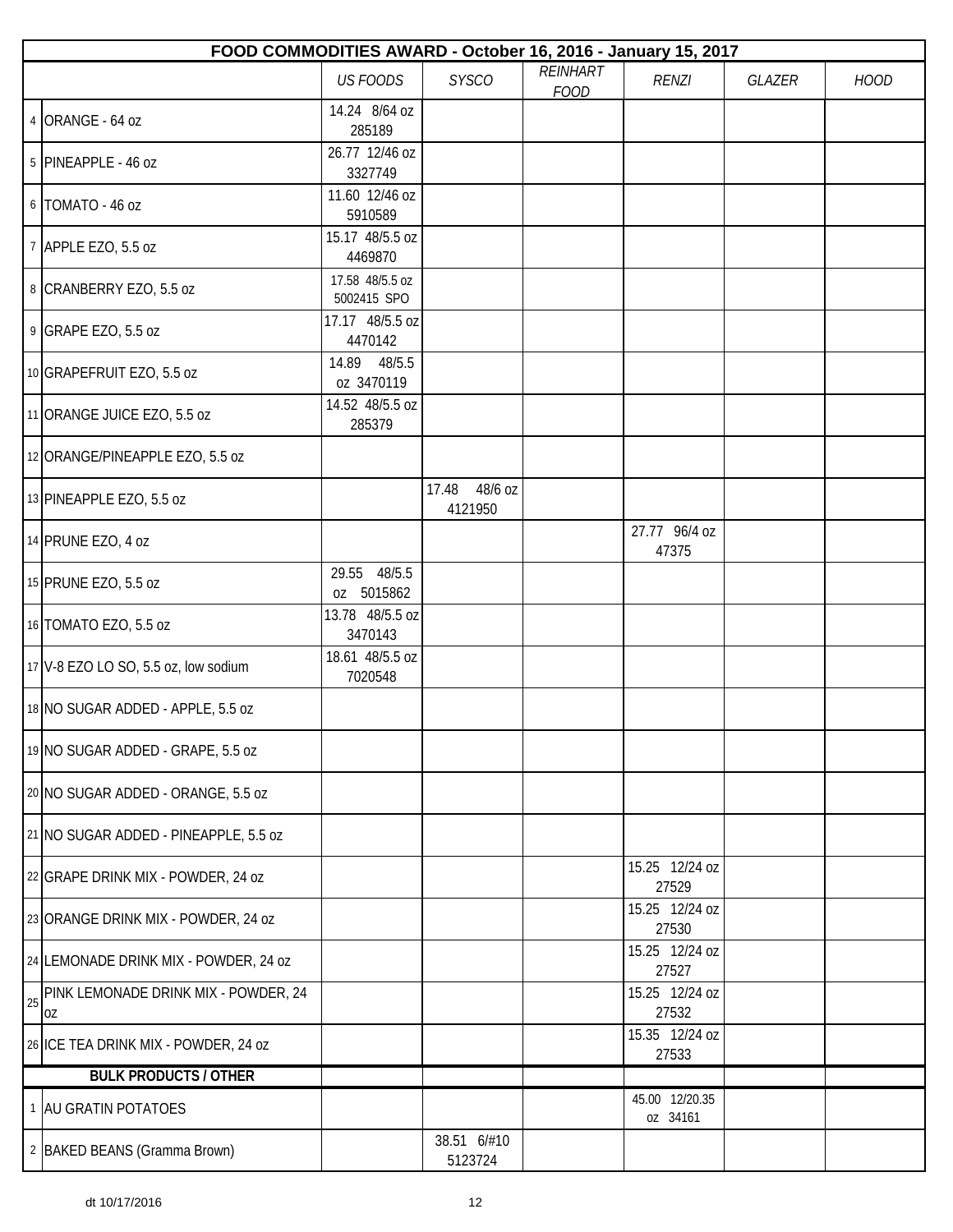| FOOD COMMODITIES AWARD - October 16, 2016 - January 15, 2017 |                        |                              |                           |                      |               |             |  |  |  |
|--------------------------------------------------------------|------------------------|------------------------------|---------------------------|----------------------|---------------|-------------|--|--|--|
|                                                              | <b>US FOODS</b>        | <b>SYSCO</b>                 | REINHART<br><b>FOOD</b>   | <b>RENZI</b>         | <b>GLAZER</b> | <b>HOOD</b> |  |  |  |
| 3 BEETS, SLICED                                              |                        |                              |                           | 17.65 6/#10<br>62064 |               |             |  |  |  |
| 4 BEETS, DICED                                               | 17.43 6/#10<br>6329270 |                              |                           |                      |               |             |  |  |  |
| 5 BLACK OLIVES                                               |                        |                              |                           | 29.50 6/#10<br>59012 |               |             |  |  |  |
| 6 BROWN GRAVY, LOW SODIUM                                    | 31.28 12/#5<br>3007150 |                              |                           |                      |               |             |  |  |  |
| 7 CANNONBALL BBQ SAUCE                                       |                        |                              |                           | 17.65 4/gal<br>57212 |               |             |  |  |  |
| 8 CHEDDAR CHEESE SAUCE                                       | 25.12 6/#10<br>6564306 |                              |                           |                      |               |             |  |  |  |
| 9 CHILI SAUCE                                                | 21.43 6/#10<br>2488810 |                              |                           |                      |               |             |  |  |  |
| 10 COFFEE, 14 -16 oz                                         |                        | 71.74 24/14 oz<br>4036976    |                           |                      |               |             |  |  |  |
| 11 COFFEE, DECAF, 14 -16 oz                                  |                        | 53.75 18/14 oz<br>6958045    |                           |                      |               |             |  |  |  |
| 12 COLESLAW DRESSING                                         | 21.96 6/gal<br>1328608 |                              |                           |                      |               |             |  |  |  |
| 13 CREAM STYLE CORN                                          |                        |                              |                           | 23.52 6/#10<br>62035 |               |             |  |  |  |
| 14 GARBANZO BEANS (CHIC PEAS)                                |                        |                              |                           | 16.40 6/#10<br>62027 |               |             |  |  |  |
| 15 GRAPE JELLY                                               |                        | 35.50 6/#10<br>3298417       |                           |                      |               |             |  |  |  |
| 16 GREEN BEANS                                               |                        | 15.99 6/#10<br>0682486       |                           |                      |               |             |  |  |  |
| 17 GREEN BEANS, 14 -16 oz                                    |                        |                              |                           |                      |               |             |  |  |  |
| 18 GREEN PEPPERS                                             |                        |                              |                           |                      |               |             |  |  |  |
| 19 HOT SAUCE, MONARCH or equal                               |                        | 18.59 4/gal<br>5146154       |                           |                      |               |             |  |  |  |
| 20 KETCHUP                                                   |                        |                              |                           | 18.60 6/#10<br>57081 |               |             |  |  |  |
| 21 KETCHUP, 12 - 14 oz                                       |                        | 36/14<br>24.15<br>oz 4560934 |                           |                      |               |             |  |  |  |
| 22 KIDNEY BEANS, #10                                         | 19.74 6/#10<br>2329183 |                              |                           |                      |               |             |  |  |  |
| 23 KIDNEY BEANS, 14 - 16 oz                                  |                        |                              | 20.89 24/15.5<br>oz J2054 |                      |               |             |  |  |  |
| 24 MASHED POTATOES                                           |                        |                              |                           | 34.30 6/#10<br>34141 |               |             |  |  |  |
| 25 MAYONNAISE, REGULAR                                       |                        | 17.44<br>$4$ /gal<br>4002432 |                           |                      |               |             |  |  |  |
| 26 MAYONNAISE, LOW FAT                                       | 20.34 4/gal<br>5328323 |                              |                           |                      |               |             |  |  |  |
| 27 MUSHROOMS                                                 | 31.81 6/#10<br>6862668 |                              |                           |                      |               |             |  |  |  |
| 28 MUSTARD, 12 oz bottle                                     |                        | 13.98 12/12 oz<br>4736070    |                           |                      |               |             |  |  |  |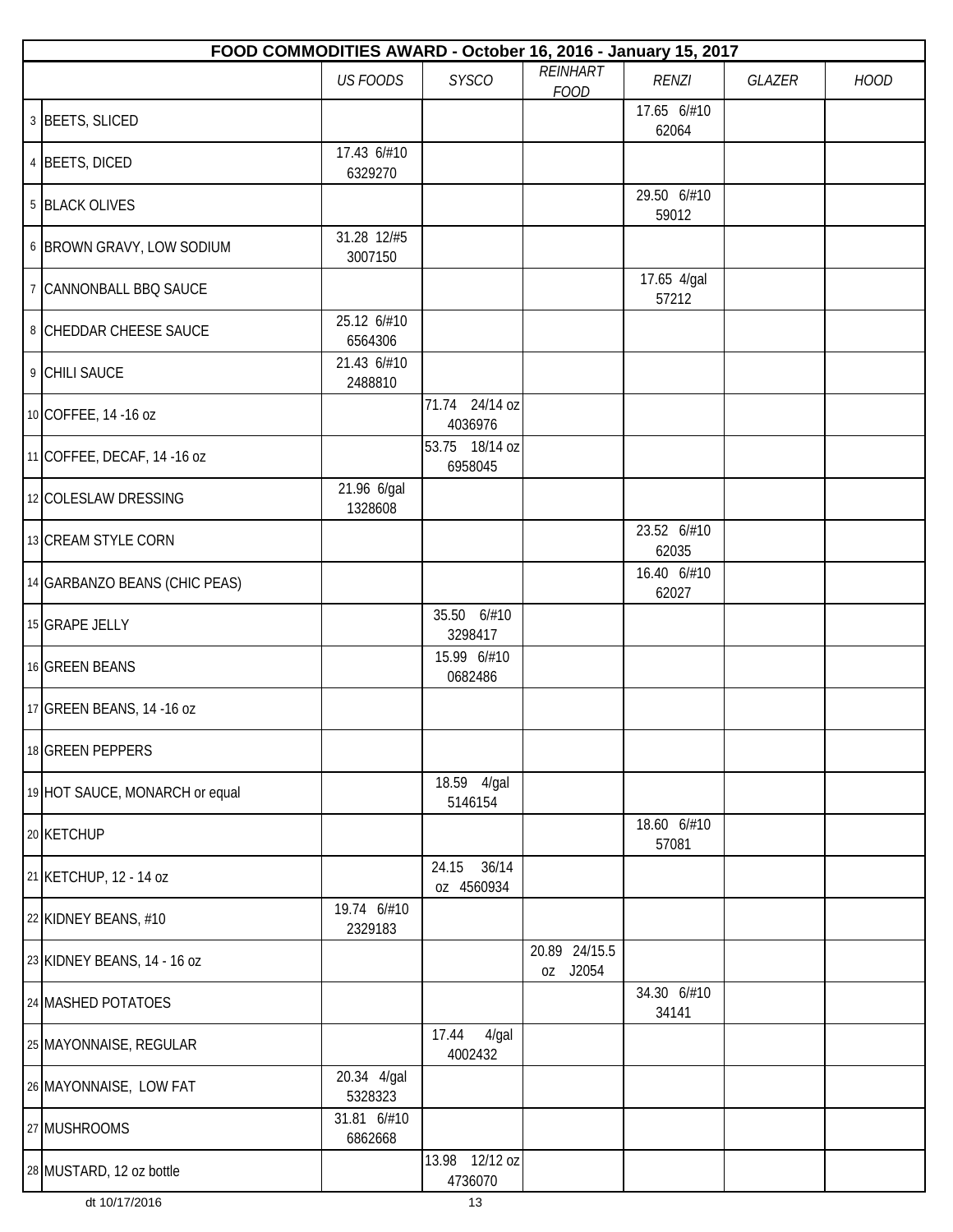|    | FOOD COMMODITIES AWARD - October 16, 2016 - January 15, 2017 |                          |                           |                         |                         |        |             |  |  |  |
|----|--------------------------------------------------------------|--------------------------|---------------------------|-------------------------|-------------------------|--------|-------------|--|--|--|
|    |                                                              | <b>US FOODS</b>          | <b>SYSCO</b>              | REINHART<br><b>FOOD</b> | <b>RENZI</b>            | GLAZER | <b>HOOD</b> |  |  |  |
|    | 29 MUSTARD                                                   |                          |                           |                         | 11.95 4/gal<br>30058    |        |             |  |  |  |
|    | 30 NORTHERN BEAN                                             | 16.86 6/#10<br>4330130   |                           |                         |                         |        |             |  |  |  |
|    | 31 PEANUT BUTTER                                             | 34.57 6/5#<br>6756811    |                           |                         |                         |        |             |  |  |  |
|    | 32 PEPPERS, RED & GREEN                                      |                          |                           |                         | 28.40 6/#10<br>60095    |        |             |  |  |  |
|    | 33 PICKLES, Dill - gal                                       |                          | 20.27<br>4/gal<br>3154853 |                         |                         |        |             |  |  |  |
|    | 34 PICKLES, Dill - 5 gal                                     | 19.14 5 gal<br>1956796   |                           |                         |                         |        |             |  |  |  |
|    | 35 PINTO BEANS                                               | 16.07 6/#10<br>6332332   |                           |                         |                         |        |             |  |  |  |
|    | 36 PIZZA SAUCE Grade A                                       |                          |                           |                         | 17.70 6/#10<br>57051    |        |             |  |  |  |
|    | 37 POTATOES, DICED                                           |                          | 19.12 6/10#<br>4108866    |                         |                         |        |             |  |  |  |
|    | 38 POTATOES, DICED, FRESH VAC PACKED                         |                          | 13.14<br>2/10#<br>3009406 |                         |                         |        |             |  |  |  |
|    | 39 POTATO PEARL Vitamin C Enriched                           |                          |                           |                         | 34.30<br>6/#10<br>34141 |        |             |  |  |  |
|    | 40 POTATO - SCALLOPED                                        | 43.77 6/2.25#<br>7329055 |                           |                         |                         |        |             |  |  |  |
|    | 41 PUMPKIN                                                   | 33.89 6/#10<br>1352368   |                           |                         |                         |        |             |  |  |  |
|    | 42 RAISINS                                                   |                          |                           |                         | 36.94 30#<br>92345      |        |             |  |  |  |
|    | 43 RAVIOLI                                                   |                          | 28.05 6/#10<br>4364568    |                         |                         |        |             |  |  |  |
|    | 44 RED PEPPERS                                               |                          |                           |                         | 26.00 6/#10<br>58997    |        |             |  |  |  |
|    | 45 REFRIED BEANS                                             | 24.34 6/#10<br>2332351   |                           |                         |                         |        |             |  |  |  |
|    | 46 SALSA                                                     |                          |                           |                         | 26.93 6/#10<br>57061    |        |             |  |  |  |
|    | 47 SAUERKRAUT                                                |                          |                           |                         | 19.75 6/#10<br>62082    |        |             |  |  |  |
|    | 48 SPAGHETTI SAUCE, comparable to Angela Mia                 |                          |                           |                         | 16.85 6/#10<br>57336    |        |             |  |  |  |
| 49 | SPAGHETTI SAUCE, LOW SODIUM<br>comparable to Angela Mia      |                          |                           |                         | 21.40 6/#10<br>57021    |        |             |  |  |  |
|    | 50 STEWED TOMATO, Grade A                                    |                          |                           |                         | 23.93 6/#10<br>57015    |        |             |  |  |  |
|    | 51 STEWED TOMATO, LOW SODIUM Grade A                         |                          |                           |                         |                         |        |             |  |  |  |
|    | 52 STRAWBERRY PRESERVES - 4#                                 |                          | 30.45<br>6/4#<br>4184628  |                         |                         |        |             |  |  |  |
|    | 53 STRAWBERRY TOPPING, 5#                                    |                          | 33.38 6/5#<br>4925129     |                         |                         |        |             |  |  |  |
|    | 54 SWEET POTATOES, syrup Grade A                             |                          |                           |                         | 28.00 6/#10<br>92369    |        |             |  |  |  |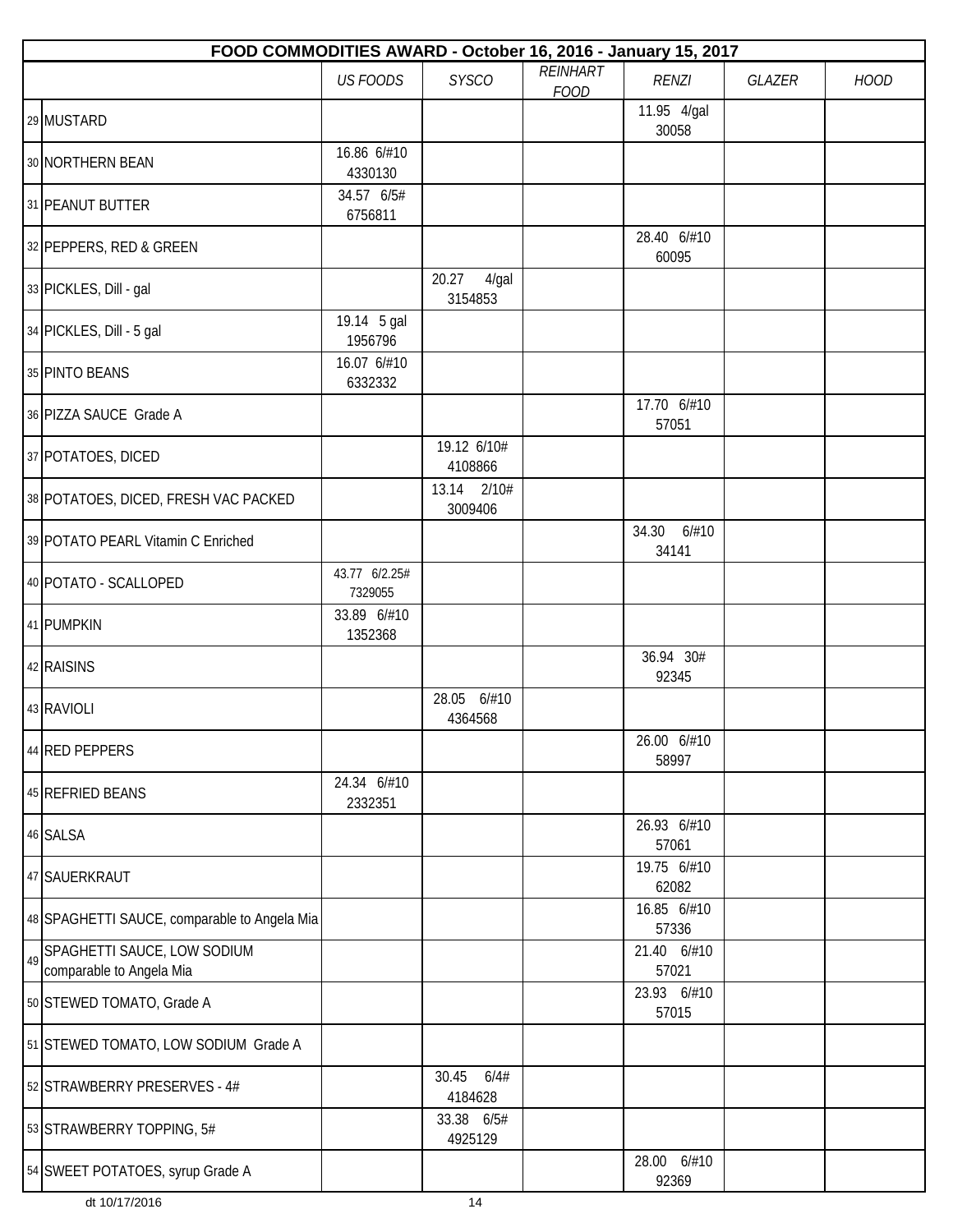| FOOD COMMODITIES AWARD - October 16, 2016 - January 15, 2017 |                           |                             |                         |                          |        |             |  |  |  |
|--------------------------------------------------------------|---------------------------|-----------------------------|-------------------------|--------------------------|--------|-------------|--|--|--|
|                                                              | <b>US FOODS</b>           | <b>SYSCO</b>                | REINHART<br><b>FOOD</b> | <b>RENZI</b>             | GLAZER | <b>HOOD</b> |  |  |  |
| 55 TEA BAGS, Regular                                         | 18.76 10/100<br>ct 183160 |                             |                         |                          |        |             |  |  |  |
| 56 TOMATOES, CRUSHED                                         |                           |                             |                         | 16.00 6/#10<br>57016     |        |             |  |  |  |
| 57 TOMATO PASTE, Grade A                                     |                           |                             |                         | 27.20<br>6/#10<br>59085  |        |             |  |  |  |
| 58 TOMATO PASTE, LOW SODIUM Grade A                          |                           |                             |                         |                          |        |             |  |  |  |
| 59 TOMATO SAUCE, Grade A                                     | 17.93 6/#10<br>7328503    |                             |                         |                          |        |             |  |  |  |
| 60 TOMATO SAUCE, LOW SODIUM Grade A                          |                           |                             |                         | 21.00 6/#10<br>57021     |        |             |  |  |  |
| 61 WAX BEANS, 14 - 16 oz                                     |                           |                             |                         |                          |        |             |  |  |  |
| 62 WAX BEANS                                                 |                           |                             |                         | 16.75 6/#10<br>62022     |        |             |  |  |  |
| 63 VEGETARIAN BEAN                                           |                           |                             |                         | 19.95 6/#10<br>60097     |        |             |  |  |  |
| 64 3-BEAN SALAD                                              | 26.23 6/#10<br>9330283    |                             |                         |                          |        |             |  |  |  |
| <b>INDIVIDUAL SERVING ITEMS</b>                              |                           |                             |                         |                          |        |             |  |  |  |
| 1 FRITOS - Corn                                              | 29.25 104/1 oz<br>5513429 |                             |                         |                          |        |             |  |  |  |
| 2 HOT CHOCOLATE, SUGAR FREE PACKET                           |                           | 14.69 6/24 ct<br>4250775    |                         |                          |        |             |  |  |  |
| 3 POTATO CHIP - regular                                      |                           |                             |                         | 28.90 104/1 oz<br>77542  |        |             |  |  |  |
| 4 POTATO CHIP - BBQ                                          |                           |                             |                         | 28.88 104/1 oz<br>77541  |        |             |  |  |  |
| 5 POTATO CHIP - Sour Cream & Onion                           |                           |                             |                         | 28.90 104/1 oz<br>77543  |        |             |  |  |  |
| 6 PC APPLESAUCE                                              | 15.73 72/4 oz<br>5790316  |                             |                         |                          |        |             |  |  |  |
| 7 PC BBQ SAUCE                                               |                           |                             |                         | 6.95 100/1 oz<br>66218   |        |             |  |  |  |
| 8 PC BUTTER cups                                             |                           |                             | 23.30 720 ct<br>G1358   |                          |        |             |  |  |  |
| 9 PC COFFEE                                                  | 43.18 5/100 ct<br>9009697 |                             |                         |                          |        |             |  |  |  |
| 10 PC COFFEE, DECAF                                          | 46.36 5/100 ct<br>6002638 |                             |                         |                          |        |             |  |  |  |
| 11 PC CREAM CHEESE                                           |                           | 12.00 100/.75<br>oz 4586590 |                         |                          |        |             |  |  |  |
| 12 PC DIET CRANBERRY SAUCE                                   |                           | 22.38 200/.5 oz<br>9278136  |                         |                          |        |             |  |  |  |
| 13 PC HALF & HALF                                            | 9.37 400<br>3365665       |                             |                         |                          |        |             |  |  |  |
| 14 PC JELLY - diet                                           |                           |                             |                         | 14.98 200/12<br>gm 66222 |        |             |  |  |  |
| 15 PC JELLY - regular                                        |                           |                             |                         | 9.96 200/10 gm<br>66572  |        |             |  |  |  |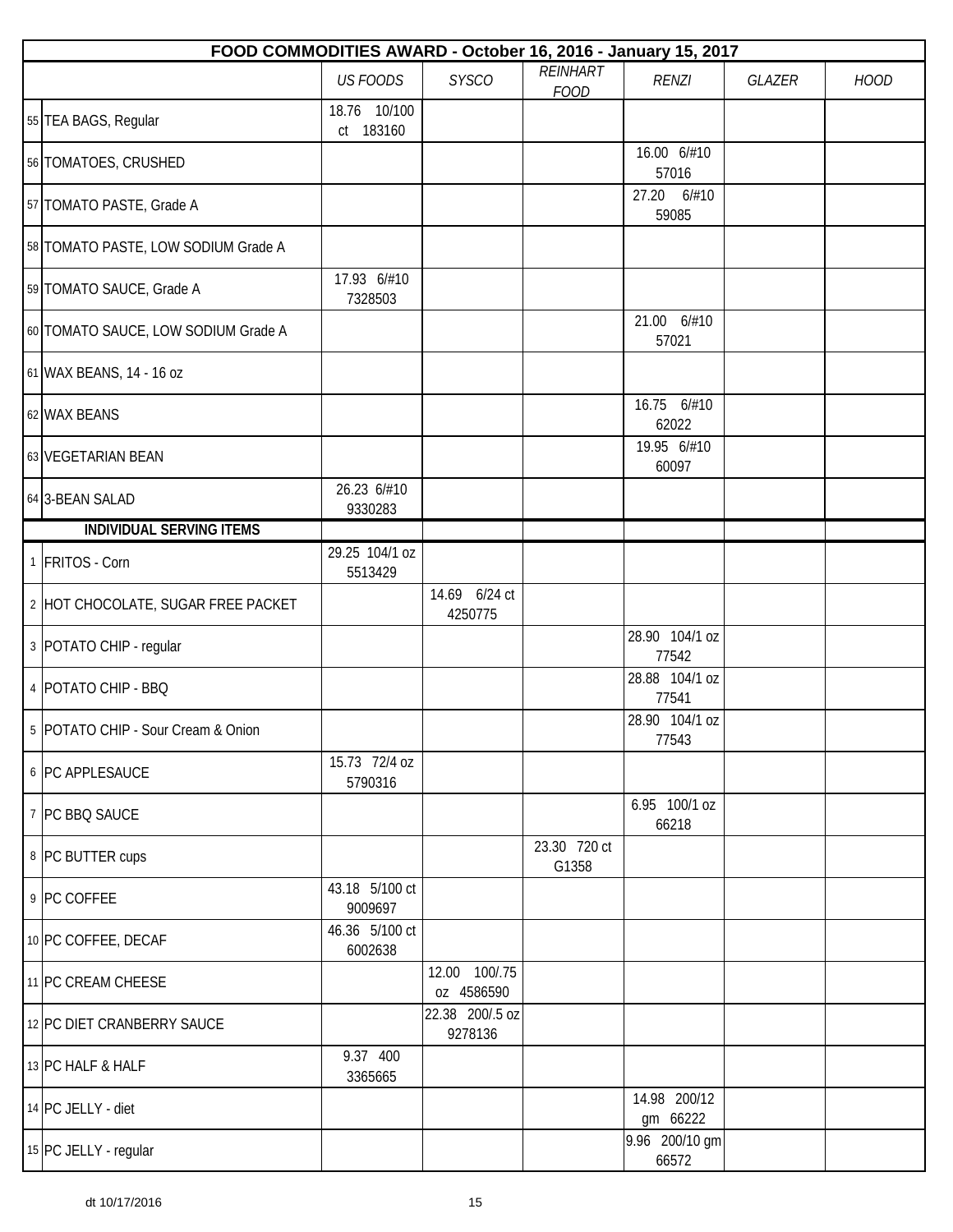| FOOD COMMODITIES AWARD - October 16, 2016 - January 15, 2017 |                                |                              |                         |                          |               |             |  |  |  |
|--------------------------------------------------------------|--------------------------------|------------------------------|-------------------------|--------------------------|---------------|-------------|--|--|--|
|                                                              | <b>US FOODS</b>                | <b>SYSCO</b>                 | REINHART<br><b>FOOD</b> | <b>RENZI</b>             | <b>GLAZER</b> | <b>HOOD</b> |  |  |  |
| 16 PC KETCHUP                                                |                                |                              |                         | 13.50 1000/9gm<br>66238  |               |             |  |  |  |
| 17 PC MAPLE SYRUP, Sugar Free                                |                                |                              |                         | 7.20 100/1 oz<br>66235   |               |             |  |  |  |
| 18 PC MARGARINE cups                                         | 14.56 900/5 gr<br>703512       |                              |                         |                          |               |             |  |  |  |
| 19 PC MAYONAISE                                              |                                |                              |                         | 15.02 500/9gr<br>66585   |               |             |  |  |  |
| 20 PC MUSTARD                                                |                                | 12.85 1000/5.5<br>gm 5106059 |                         |                          |               |             |  |  |  |
| 21 PC PANCAKE SYRUP                                          |                                |                              |                         | 6.00 100/1.5 oz<br>66229 |               |             |  |  |  |
| 22 PC PANCAKE SYRUP, Sugar Free                              |                                |                              |                         | 7.20 100/1 oz<br>66235   |               |             |  |  |  |
| 23 PC PEANUT BUTTER                                          |                                |                              |                         | 13.92 200/.5<br>0Z 66527 |               |             |  |  |  |
| 24 PC RELISH                                                 |                                |                              |                         | 6.60 200/9 gr<br>66219   |               |             |  |  |  |
| 25 PC SALAD DRESSING (Italian If)                            |                                |                              |                         | 14.70 200/12<br>gr 66225 |               |             |  |  |  |
| 26 PC SALT SUBSTITUTE                                        | 15.67 2/1000 ct<br>5007919 SPO |                              |                         |                          |               |             |  |  |  |
| 27 PC SPLENDA                                                |                                | 10.59 2000/1<br>gm 5817251   |                         |                          |               |             |  |  |  |
| 28 PC SUGAR                                                  |                                | 12.55 3000/1<br>oz 5965850   |                         |                          |               |             |  |  |  |
| 29 PC SOUR CREAM cups                                        | 9.29 100/1 oz<br>6605018       |                              |                         |                          |               |             |  |  |  |
| 30 PC SWEET & SOUR                                           |                                |                              |                         | 10.55 100/1 oz<br>66236  |               |             |  |  |  |
| FRUITS & VEGETABLES, FRESH and CANNED                        |                                |                              |                         |                          |               |             |  |  |  |
| 1 APPLES, fresh                                              |                                |                              |                         | 28.00 120 ct<br>88320    |               |             |  |  |  |
| 2 APPLES: sliced, juice or water packed, Grade A             |                                |                              |                         | 29.50 6/#10<br>63045     |               |             |  |  |  |
| 3 APPLESAUCE Unsweetened, Grade A                            |                                |                              |                         | 19.00 6/#10<br>65045     |               |             |  |  |  |
| 4 APRICOTS - Grade A                                         |                                | 29.95 6/#10<br>0029078       |                         |                          |               |             |  |  |  |
| 5 BANANAS, fresh                                             |                                | 18.48 150 ct<br>1007384      |                         |                          |               |             |  |  |  |
| 6 CABBAGE, fresh                                             |                                |                              | 11.11 $50#$<br>75006    |                          |               |             |  |  |  |
| 7 CANTELOPE, fresh                                           |                                |                              |                         | 19.50 12-15 ct<br>88039  |               |             |  |  |  |
| 8 CELERY. Bunch                                              |                                | 15.25 24 ct<br>1120625       |                         |                          |               |             |  |  |  |
| 9 COLE SLAW MIX                                              |                                | 15.52 4/5#<br>1675701        |                         |                          |               |             |  |  |  |
| 10 CRANBERRY SAUCE Whole, Grade A                            | 36.03 6/#10<br>4328498         |                              |                         |                          |               |             |  |  |  |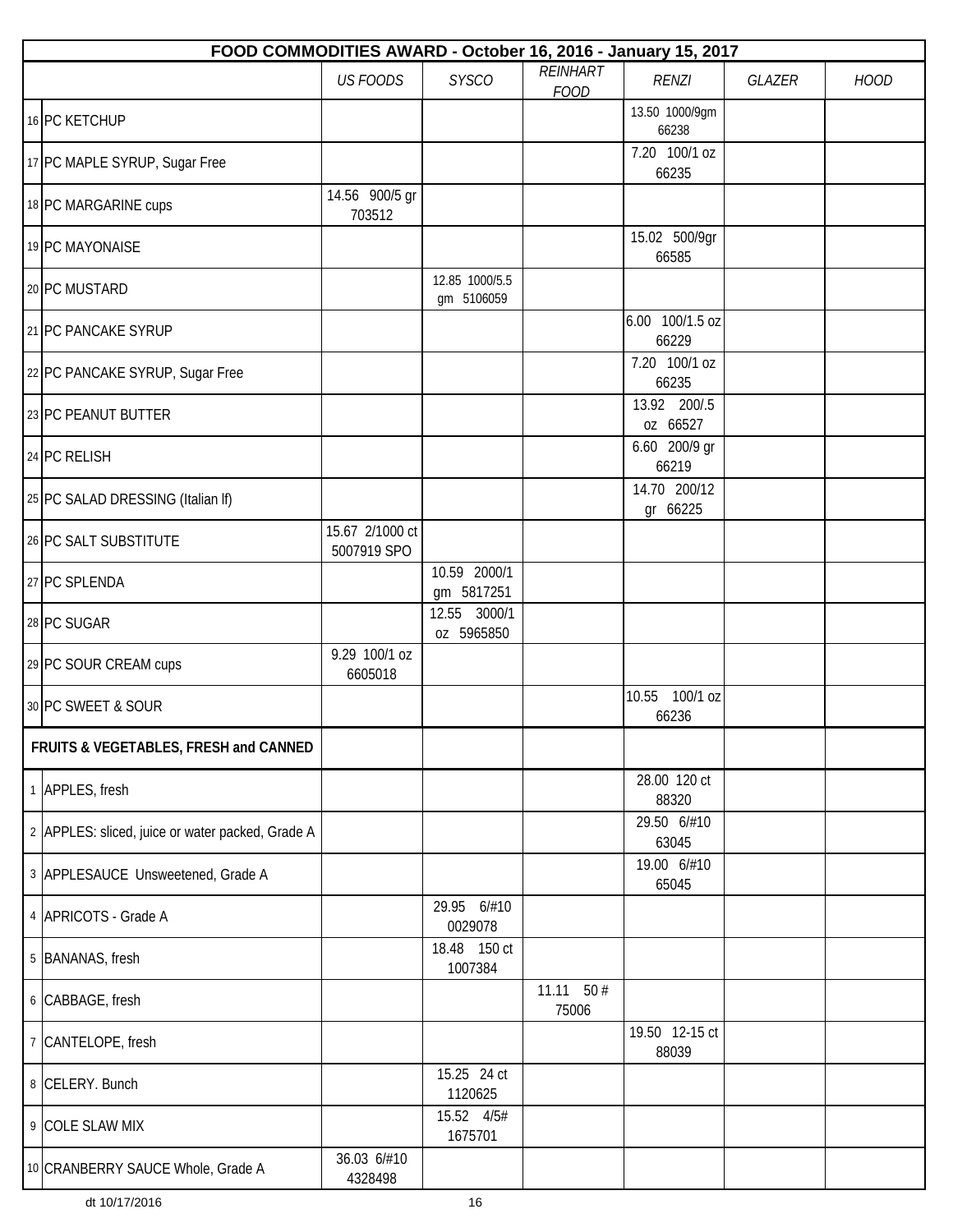| FOOD COMMODITIES AWARD - October 16, 2016 - January 15, 2017            |                          |                           |                         |                               |        |             |  |  |  |
|-------------------------------------------------------------------------|--------------------------|---------------------------|-------------------------|-------------------------------|--------|-------------|--|--|--|
|                                                                         | <b>US FOODS</b>          | <b>SYSCO</b>              | REINHART<br><b>FOOD</b> | <b>RENZI</b>                  | GLAZER | <b>HOOD</b> |  |  |  |
| 11 CRANBERRY SAUCE, Jellied, Grade A                                    | 28.77 6/#10<br>2328490   |                           |                         |                               |        |             |  |  |  |
| 12 CUCUMBERS, fresh                                                     |                          | 14.35 1/1.9BHL<br>7669528 |                         |                               |        |             |  |  |  |
| CRUSHED PINEAPPLE: fancy, juice Hawaiian<br>13<br>Coarse, Grade A       |                          |                           |                         | 28.85 6/#10<br>64045          |        |             |  |  |  |
| FROZEN STRAWBERRIES, UNSWEETENED -<br>14<br>Grade A                     |                          | 32.37 30#<br>0835625      |                         |                               |        |             |  |  |  |
| FROZEN STRAWBERRIES, SWEETENED -<br>15<br>Grade A                       |                          |                           |                         | 40.24<br>30#<br>46214         |        |             |  |  |  |
| 16 FRUIT COCKTAIL, Grade A                                              |                          | 30.80<br>6/#10<br>8576284 |                         |                               |        |             |  |  |  |
| 17 FRUIT CUPS, 4 oz - Grade A                                           | 14.91 36/4 oz<br>6984025 |                           |                         |                               |        |             |  |  |  |
| FRUIT MEDLEY, Festival/Classic, melon pieces,<br>18<br>grapes - Grade A |                          |                           |                         | 32.80 6/#10<br>64029          |        |             |  |  |  |
| 19 GREEN PEPPERS, fresh                                                 |                          | 17.02<br>25#<br>1000397   |                         |                               |        |             |  |  |  |
| 20 LETTUCE, Iceberg, fresh, head                                        |                          | 15.20 24 ct<br>1908318    |                         |                               |        |             |  |  |  |
| 21 LETTUCE, Iceberg, fresh, bag                                         |                          | 13.36<br>4/5#<br>1675529  |                         |                               |        |             |  |  |  |
| 22 MANDARIN ORANGE, sections, light, Grade A                            |                          |                           |                         | 20.50 6/10<br>66031           |        |             |  |  |  |
| 23 ONIONS, fresh                                                        |                          | 16.37<br>50#<br>2029668   |                         |                               |        |             |  |  |  |
| 24 ORANGES, fresh                                                       |                          |                           |                         | 27.00 113 ct<br>88348         |        |             |  |  |  |
| 25 PEACHES yellow, light cling halves, Grade A                          |                          |                           |                         | 30.95 6/#10<br>64002          |        |             |  |  |  |
| 26 PEACHES sliced, light Grade A                                        |                          |                           |                         | 27.60 6/#10<br>63043          |        |             |  |  |  |
| 27 PEARS halves, light Grade A                                          |                          |                           |                         | 34.00 6/#10<br>64003          |        |             |  |  |  |
| 28 PEARS pieces, light Grade A                                          |                          |                           |                         | 27.50 6/#10<br>64012          |        |             |  |  |  |
| 29 PINEAPPLE TIDBITS: light, Grade A                                    |                          |                           |                         | 27.08 6/#10<br>64043 in juice |        |             |  |  |  |
| 30 PINEAPPLE, sliced, juice packed, Grade A                             |                          |                           |                         | 29.00 6/#10<br>63037          |        |             |  |  |  |
| 31 PLUMS, fresh                                                         |                          |                           |                         |                               |        |             |  |  |  |
| 32 POTATOES, fresh                                                      |                          |                           | 14.44 50#<br>J5888      |                               |        |             |  |  |  |
| 33 SEEDLESS RAISINS - Grade A                                           |                          |                           | 38.33 30#<br>14588      |                               |        |             |  |  |  |
| 34 TOMATOES, fresh                                                      |                          |                           |                         | 27.00 25#<br>88205            |        |             |  |  |  |
| 35 TROPICAL FRUIT, papaya, banana - Grade A                             |                          |                           |                         | 31.50 6/#10<br>64030          |        |             |  |  |  |
| <b>VEGETABLES - FROZEN</b>                                              |                          |                           |                         |                               |        |             |  |  |  |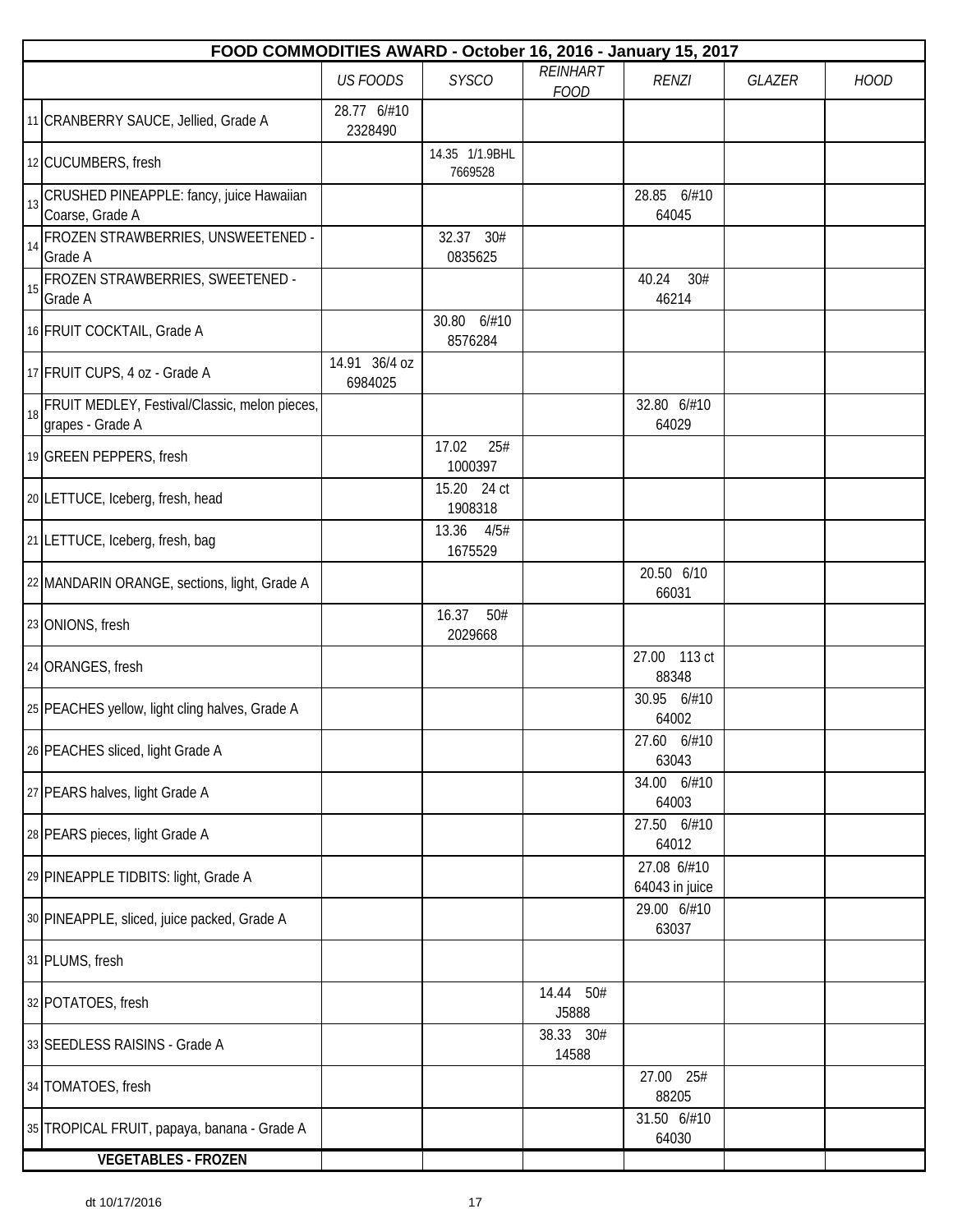| FOOD COMMODITIES AWARD - October 16, 2016 - January 15, 2017 |                          |                        |                         |                       |        |             |  |  |  |
|--------------------------------------------------------------|--------------------------|------------------------|-------------------------|-----------------------|--------|-------------|--|--|--|
|                                                              | <b>US FOODS</b>          | <b>SYSCO</b>           | REINHART<br><b>FOOD</b> | <b>RENZI</b>          | GLAZER | <b>HOOD</b> |  |  |  |
| 1 ASPARAGUS, Grade A                                         |                          |                        |                         | 26.70 6/2.5#<br>45086 |        |             |  |  |  |
| 2 BREAKFAST CUBE POTATOES, Grade A                           |                          |                        |                         | 32.00 6/5#<br>34395   |        |             |  |  |  |
| 3 BROCCOLI, CUT, Grade A                                     |                          |                        |                         | 11.95 20#<br>45131    |        |             |  |  |  |
| 4 BROCCOLI SPEARS, Grade A                                   | 17.07 12/2#<br>1328491   |                        |                         |                       |        |             |  |  |  |
| 5 BRUSSEL SPROUTS, Grade A                                   |                          |                        |                         | 20.20 12/2#<br>45255  |        |             |  |  |  |
| 6 CALIFORNIA BLEND, Grade A                                  |                          |                        |                         | 15.25 20#<br>44601    |        |             |  |  |  |
| 7 CAPRI MIX, Grade A                                         |                          | 19.01 12/2#<br>1528769 |                         |                       |        |             |  |  |  |
| 8 BABY CARROTS, whole Grade A                                |                          |                        |                         | 14.50 20#<br>45228    |        |             |  |  |  |
| 9 CARROTS, CUT, Grade A                                      | 9.66 20#<br>4328142      |                        |                         |                       |        |             |  |  |  |
| 10 CAULIFLOWER, grade A                                      |                          |                        |                         | 18.45 12/2#<br>45257  |        |             |  |  |  |
| 11 CORN, Grade A                                             | 10.93 20#<br>4328233     |                        |                         |                       |        |             |  |  |  |
| 12 GREEN BEANS, CUT, Grade A                                 |                          |                        |                         | 11.75 20#<br>45130    |        |             |  |  |  |
| 13 GREEN BEANS, ITALIAN CUT, Grade A                         | 14.53 12/2#<br>1328269   |                        |                         |                       |        |             |  |  |  |
| 14 DICED GREEN PEPPERS, Grade A                              |                          |                        |                         | 19.70 12/2#<br>45097  |        |             |  |  |  |
| 15 FAJITA STRIPS                                             | 19.96 12/2#<br>8327579   |                        |                         |                       |        |             |  |  |  |
| 16 FRENCH FRIES, Grade A                                     |                          |                        |                         | 14.95 6/5#<br>34115   |        |             |  |  |  |
| 17 FRENCH GREEN BEANS, Grade A                               | 15.62 12/2#<br>4328225   |                        |                         |                       |        |             |  |  |  |
| 18 HUBBARD SQUASH, Grade A                                   |                          |                        |                         | 35.10 12/4#<br>45174  |        |             |  |  |  |
| 19 ITALIAN MIX, Grade A                                      |                          |                        |                         | 15.90 20#<br>45348    |        |             |  |  |  |
| 20 JAPANESE STIR FRY, Grade A                                |                          | 24.56 6/4#<br>1874817  |                         |                       |        |             |  |  |  |
| 21 LIMA BEANS, Grade A                                       | 29.61 12/2.5#<br>3328176 |                        |                         |                       |        |             |  |  |  |
| 22 MIXED VEGETABLES Grade A, 5 way mix                       | 19.87 12/2.5#<br>2328276 |                        |                         |                       |        |             |  |  |  |
| 23 ONIONS, DICED, Grade A                                    |                          |                        |                         | 14.86 12/2#<br>45102  |        |             |  |  |  |
| 24 ORIENTAL BLEND, Grade A                                   |                          | 18.99 12/2#<br>8491383 |                         |                       |        |             |  |  |  |
| 25 PEARL ONIONS. Grade A                                     | 32.44 12/2#<br>4327631   |                        |                         |                       |        |             |  |  |  |
| 26 PEAS, Grade A                                             |                          | 22.68 3/10#<br>3837994 |                         |                       |        |             |  |  |  |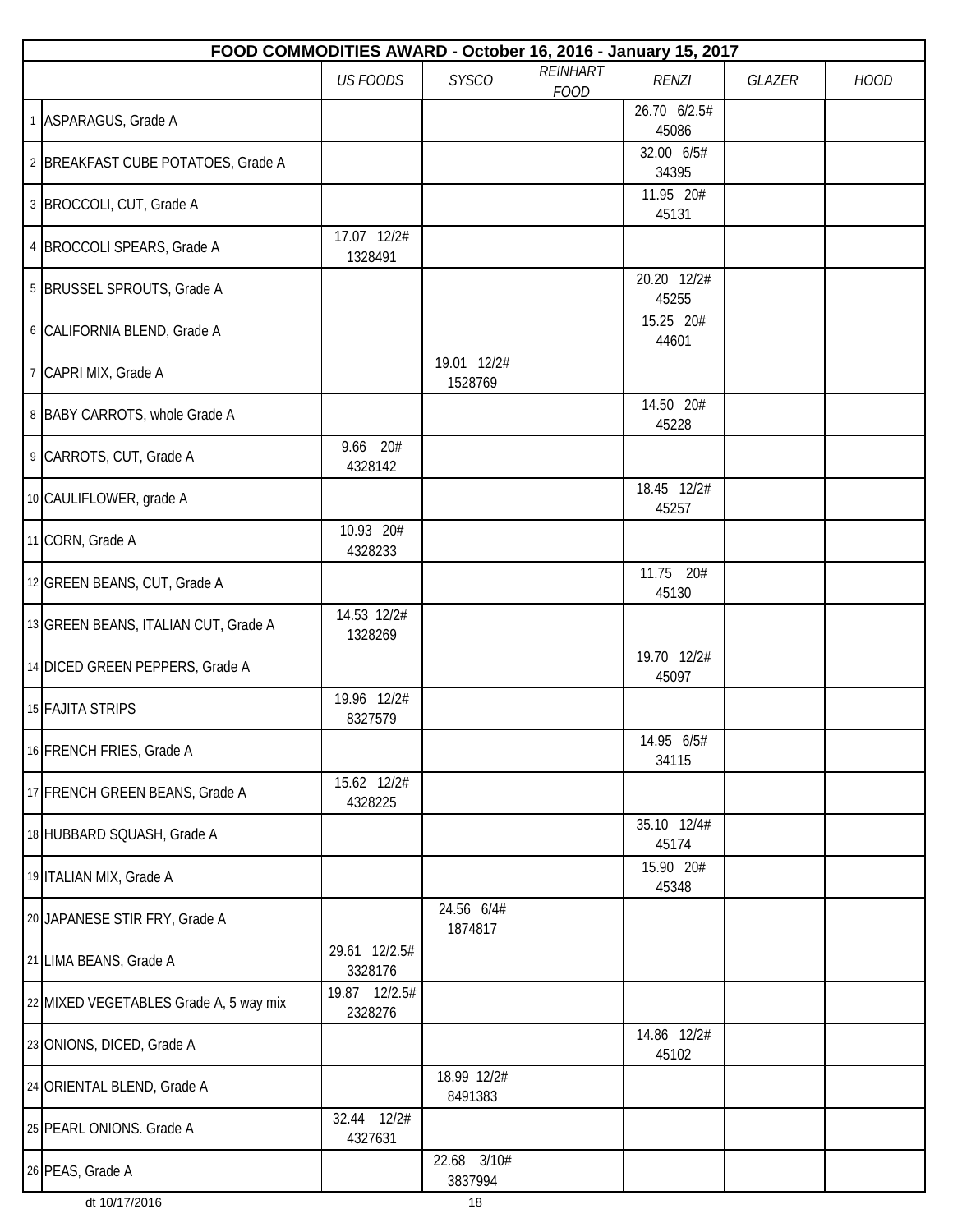|    | FOOD COMMODITIES AWARD - October 16, 2016 - January 15, 2017 |                          |                             |                         |                                |               |             |  |  |  |
|----|--------------------------------------------------------------|--------------------------|-----------------------------|-------------------------|--------------------------------|---------------|-------------|--|--|--|
|    |                                                              | <b>US FOODS</b>          | <b>SYSCO</b>                | REINHART<br><b>FOOD</b> | <b>RENZI</b>                   | <b>GLAZER</b> | <b>HOOD</b> |  |  |  |
|    | 27 PEAS/CARROTS, Grade A                                     | 19.27 12/2.5#<br>4328282 |                             |                         |                                |               |             |  |  |  |
|    | 28 SCAND BLEND, Grade A                                      |                          |                             |                         | 17.20 20#<br>45124             |               |             |  |  |  |
|    | 29 SPINACH, chopped Grade A                                  |                          |                             |                         | 24.50 12/3#<br>45232           |               |             |  |  |  |
|    | 30 SWEET PEAS, Grade A                                       |                          | 22.68 3/10#<br>3837994      |                         |                                |               |             |  |  |  |
|    | 31 WAX BEANS, CUT, Grade A                                   | 17.12 12/2#<br>9328410   |                             |                         |                                |               |             |  |  |  |
|    | 32 WINTER BLEND, Grade A                                     |                          |                             |                         | 17.39 12/2#<br>45099           |               |             |  |  |  |
|    | 33 ZUCCHINI. Grade A                                         | 26.76 12/3#<br>6328397   |                             |                         |                                |               |             |  |  |  |
|    | <b>PUDDING</b>                                               |                          |                             |                         |                                |               |             |  |  |  |
|    | 1 BUTTERSCOTCH                                               | 20.68 6/#10<br>6327316   |                             |                         |                                |               |             |  |  |  |
|    | 2 CHOCOLATE                                                  | 20.45 6/#10<br>1327337   |                             |                         |                                |               |             |  |  |  |
|    | 3 CHOCOLATE POWDER MIX                                       |                          |                             |                         | 23.35 12/24 oz<br>28450        |               |             |  |  |  |
|    | 4 LEMON                                                      | 22.29 6/#10<br>9327313   |                             |                         |                                |               |             |  |  |  |
|    | 5 PISTACHIO                                                  |                          |                             |                         |                                |               |             |  |  |  |
|    | 6 TAPIOCA                                                    | 23.63 6/#10<br>7296307   |                             |                         |                                |               |             |  |  |  |
|    | 7 VANILLA                                                    | 19.40 6/#10<br>7327323   |                             |                         |                                |               |             |  |  |  |
|    | 8 VANILLA POWDER MIX                                         |                          |                             |                         | 23.35 12/24 oz<br>28451        |               |             |  |  |  |
|    | 9 SUGAR FREE - BUTTERSCOTCH, 5 oz                            | 14.96 12/5 oz<br>6371660 |                             |                         |                                |               |             |  |  |  |
|    | 10 SUGAR FREE - CHOCOLATE, 5 oz                              | 14.96 12/5 oz<br>9371667 |                             |                         |                                |               |             |  |  |  |
|    | 11 SUGAR FREE - VANILLA, 5 oz                                | 14.96 12/5 oz<br>7371743 |                             |                         |                                |               |             |  |  |  |
| 12 | SNACK PACK PUDDINGS, BUTTERSCOTCH,<br>3.5 oz                 |                          |                             |                         | 48/3.5<br>15.75<br>88815<br>0Z |               |             |  |  |  |
| 13 | SNACK PACK PUDDINGS, CHOCOLATE, 3.5<br>OZ                    |                          |                             |                         | 15.70<br>48/3.5<br>oz 88816    |               |             |  |  |  |
|    | 14 SNACK PACK PUDDINGS, VANILLA, 3.5 oz                      |                          |                             |                         | 15.70 48/3.5<br>oz 88817       |               |             |  |  |  |
| 15 | SNACK PACK PUDDINGS, DIABETIC, RICE, 4<br>0Z                 |                          | 48/4 oz<br>19.30<br>2496347 |                         |                                |               |             |  |  |  |
| 16 | SNACK PACK PUDDINGS, DIABETIC,<br>TAPIOCA, 4 oz              |                          | 22.17 48/4 oz<br>1642362    |                         |                                |               |             |  |  |  |
| 17 | SNACK PACK PUDDINGS, DIABETIC,<br>VANILLA, 4 oz              |                          | 21.54 48/4 oz<br>2619500    |                         |                                |               |             |  |  |  |
|    | <b>JELLO</b>                                                 |                          |                             |                         |                                |               |             |  |  |  |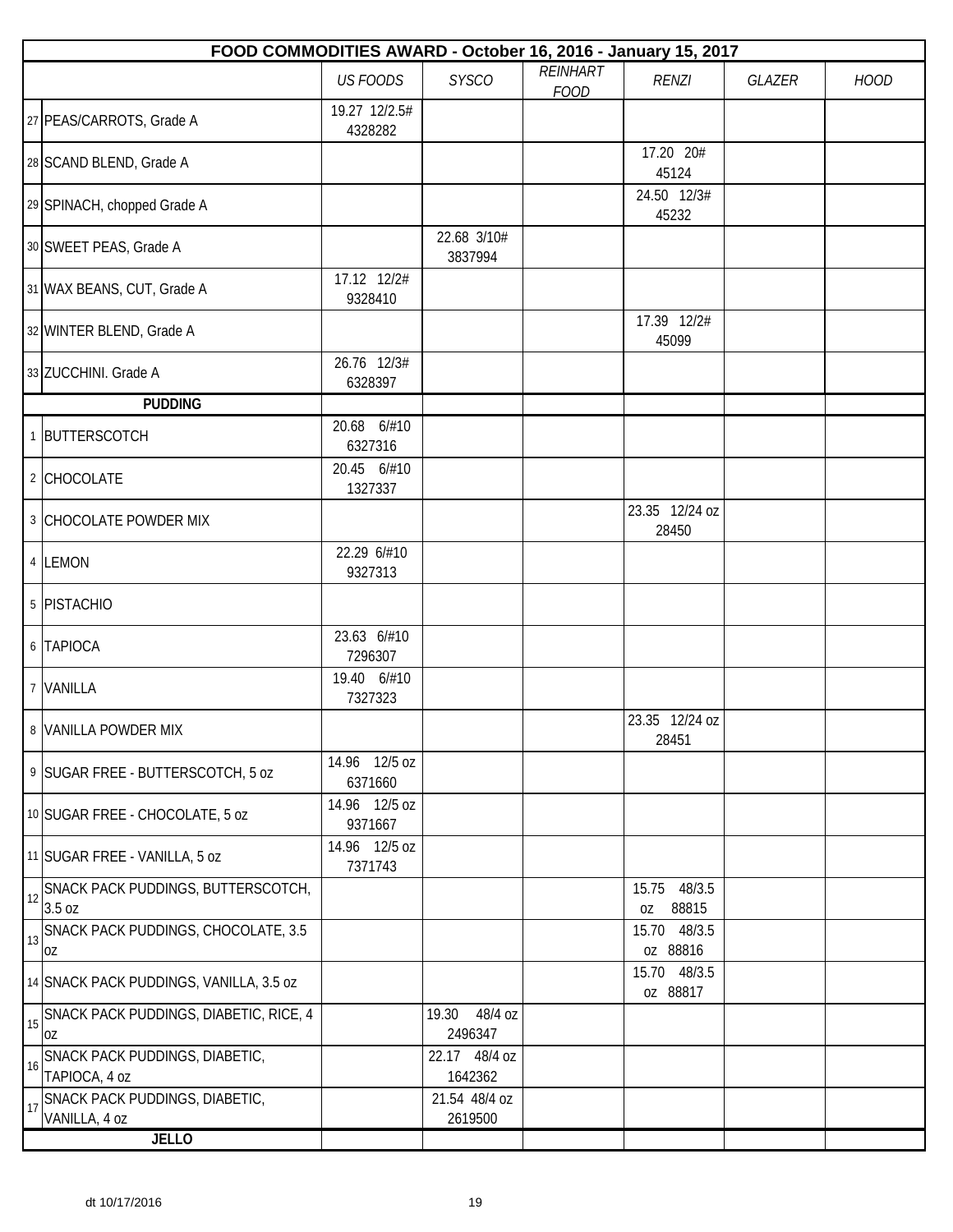| FOOD COMMODITIES AWARD - October 16, 2016 - January 15, 2017 |                           |                              |                            |                         |        |                          |  |  |  |
|--------------------------------------------------------------|---------------------------|------------------------------|----------------------------|-------------------------|--------|--------------------------|--|--|--|
|                                                              | <b>US FOODS</b>           | <b>SYSCO</b>                 | REINHART<br><b>FOOD</b>    | <b>RENZI</b>            | GLAZER | <b>HOOD</b>              |  |  |  |
| 1 REGULAR, 24 oz- asst                                       | 22.22 12/24 oz<br>5343371 |                              |                            |                         |        |                          |  |  |  |
| 2 SUGAR FREE RED, 2.75 oz                                    |                           | 26.80 18/2.75<br>oz 7188711  |                            |                         |        |                          |  |  |  |
| 3 SUGAR FREE CITRUS, 2.75 oz                                 |                           | 26.82 18/2.75<br>oz 7188701  |                            |                         |        |                          |  |  |  |
| <b>DAIRY</b>                                                 |                           |                              |                            |                         |        |                          |  |  |  |
| 1 CHEESE AMER PROCESSED SLICED - Yellow                      |                           | 4/5#<br>38.82<br>6697890     |                            |                         |        |                          |  |  |  |
| 2 CHEESE AMER PROCESSED SLICED - White                       |                           | 37.97 4/5#<br>3212117        |                            |                         |        |                          |  |  |  |
| 3 CHEESE, CHEDDAR - Block                                    |                           |                              | $2.17$ lb $10# +$<br>G1288 |                         |        |                          |  |  |  |
| 4 CHEESE, EXTRA SHARP - Block                                |                           |                              | $2.16$ lb $10# +$<br>G1298 |                         |        |                          |  |  |  |
| 5 CHEESE, MEXICAN - Shredded                                 |                           |                              |                            | 44.17<br>4/5#<br>25045  |        |                          |  |  |  |
| 6 CHEESE, MOZZARELLA - Shredded - 20 lb                      |                           |                              |                            | 43.04<br>4/5#<br>25155  |        |                          |  |  |  |
| 7 CHEESE, MOZZARELLA - Shredded - 30 LB                      |                           |                              |                            | 43.04 4/5#<br>25155     |        |                          |  |  |  |
| 8 CHEESE, SHARP - Shredded                                   |                           |                              |                            | 46.44 4/5#<br>25042     |        |                          |  |  |  |
| 9 CHEESE, SHARP, LOW SODIUM - Shredded                       |                           |                              |                            |                         |        |                          |  |  |  |
| 10 CHEESE, SWISS - Block                                     |                           |                              | 2.14 lb $2/8#$ +<br>D9200  |                         |        |                          |  |  |  |
| 11 CHEESE, SWISS, LOW SODIUM - Block                         |                           |                              |                            |                         |        |                          |  |  |  |
| 12 COTTAGE CHEESE                                            | 31.12 6/5#<br>3312642     |                              |                            |                         |        |                          |  |  |  |
| 13 COTTAGE CHEESE, 1%                                        | 22.25<br>4/5#<br>1685882  |                              |                            |                         |        |                          |  |  |  |
| 14 LIQUID BUTTER                                             |                           | 14.47 3/gal<br>4577391       |                            |                         |        |                          |  |  |  |
| 15 MARGARINE                                                 | 14.48 30/1#<br>4289082    |                              |                            |                         |        |                          |  |  |  |
| 16 PARMESAN CHEESE                                           |                           |                              |                            | 52.75 4/5# bag<br>25330 |        |                          |  |  |  |
| 17 PIZZA CRUST, rectangular par baked                        |                           | 16/17<br>29.57<br>oz 2972923 |                            |                         |        |                          |  |  |  |
| 18 SOUR CREAM                                                | 4/5#<br>20.11<br>2739175  |                              |                            |                         |        |                          |  |  |  |
| 19 YOGURT - assorted                                         | 16.19 48/4 oz<br>2512952  |                              |                            |                         |        |                          |  |  |  |
| 20 YOGURT, LIGHT - assorted flavors                          |                           |                              |                            | 17.75 48/4 oz<br>26078  |        |                          |  |  |  |
| 21 YOGURT, VANILLA, 2-5 lb                                   |                           | 22.00 6/4#<br>6472502        |                            |                         |        |                          |  |  |  |
| 22 YOGURT, VANILLA, 4-6 oz                                   |                           |                              |                            | 7.80 12/6 oz<br>26137   |        | 12/6 oz<br>7.08<br>55583 |  |  |  |
| <b>COOKIES &amp; CRACKERS</b>                                |                           |                              |                            |                         |        |                          |  |  |  |

dt 10/17/2016 20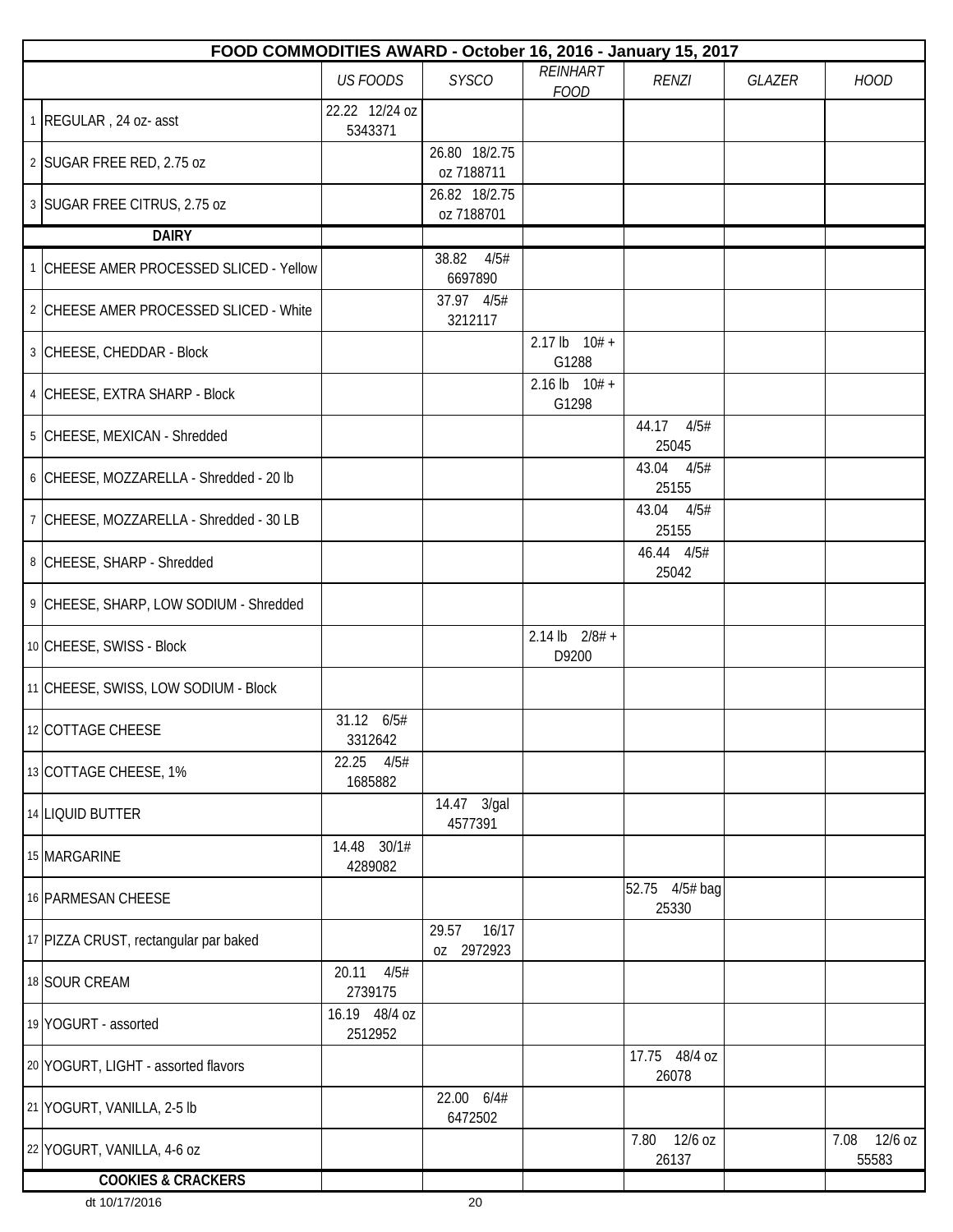|                  | FOOD COMMODITIES AWARD - October 16, 2016 - January 15, 2017      |                             |                              |                         |                              |        |             |  |  |  |
|------------------|-------------------------------------------------------------------|-----------------------------|------------------------------|-------------------------|------------------------------|--------|-------------|--|--|--|
|                  |                                                                   | <b>US FOODS</b>             | <b>SYSCO</b>                 | REINHART<br><b>FOOD</b> | <b>RENZI</b>                 | GLAZER | <b>HOOD</b> |  |  |  |
| $\mathbf{1}$     | COOKIES, CHOCOLATE CHIP, frozen ready to<br>bake dough            |                             |                              |                         | 36.25 384/1 oz<br>51529      |        |             |  |  |  |
| $\overline{2}$   | COOKIES, OATMEAL, frozen ready to bake<br>dough                   | 40.45 320/1 oz<br>8201659   |                              |                         |                              |        |             |  |  |  |
| $\overline{3}$   | COOKIES, OATMEAL RAISIN, frozen ready to<br>bake dough            |                             |                              |                         | 36.25 324/1 oz<br>51530      |        |             |  |  |  |
| $\overline{4}$   | COOKIES, PEANUT BUTTER, frozen ready to<br>bake dough             |                             |                              |                         | 38.54 320/1 oz<br>11453      |        |             |  |  |  |
|                  | 5 COOKIES, SUGAR, frozen ready to bake dough                      | 34.62 320/1 oz<br>9201658   |                              |                         |                              |        |             |  |  |  |
| $\boldsymbol{6}$ | COOKIES, WHITE CHIP MACADAMIAN NUT,<br>frozen ready to bake dough | 47.35 213/1.5<br>oz 1247915 |                              |                         |                              |        |             |  |  |  |
|                  | 7 FIG NEWTONS                                                     |                             | 45.45 120/2 pk<br>4221461    |                         |                              |        |             |  |  |  |
|                  | 8 FIG NEWTONS, individual package                                 |                             | 36.85 120/1 oz<br>4220554    |                         |                              |        |             |  |  |  |
|                  | 9 GRAHAM CRACKERS, individual package                             |                             | 200/2 ct<br>14.01<br>5278718 |                         |                              |        |             |  |  |  |
|                  | 10 LORNA DOONE COOKIE, individual package                         |                             |                              |                         | 31.75 120/1 oz<br>4 ct 72022 |        |             |  |  |  |
|                  | 11 SALTINE - KRISPY, individual package                           |                             | 500/2 pk<br>8.88<br>4204996  |                         |                              |        |             |  |  |  |
| 12               | SALTINES UNSALTED TOPS, individual<br>package                     | 12.91 300/2 ct<br>8010951   |                              |                         |                              |        |             |  |  |  |
| 13               | SUGAR FREE COOKIE, Chocolate, individual<br>package               | 42.97 120/3 ct<br>3270170   |                              |                         | 106/.75<br>28.40<br>oz 32509 |        |             |  |  |  |
| 14               | SUGAR FREE COOKIE, Lemon, individual<br>package                   |                             |                              |                         | 28.40<br>106/.75<br>oz 32510 |        |             |  |  |  |
| 15               | SUGAR FREE COOKIE, Short Bread, individual<br>package             |                             |                              |                         | 42.95 120/1 oz<br>83086      |        |             |  |  |  |
|                  | <b>MISC</b>                                                       |                             |                              |                         |                              |        |             |  |  |  |
|                  | 1 COFFEE, REGULAR, 2 oz                                           |                             | 44.99 96/2 oz<br>4116158     |                         |                              |        |             |  |  |  |
|                  | 2 COFFEE, DECAF 2 oz                                              |                             | 48.35 96/2 oz<br>4115739     |                         |                              |        |             |  |  |  |
|                  | 3 BLACK PEPPER SHAKER - disposable                                | 34.02 48/1.5<br>0Z 6492672  |                              |                         |                              |        |             |  |  |  |
|                  | 4 GLUTEN FREE - BAGELS, asst                                      |                             |                              |                         | 27.50 24/3.5 oz<br>51171     |        |             |  |  |  |
|                  | 5 GLUTEN FREE - BREAD                                             |                             | 50.60 6/30 oz<br>0505624     |                         |                              |        |             |  |  |  |
|                  | 6 GLUTEN FREE - CHEX CEREAL                                       |                             |                              |                         | 29.80 96/1 oz<br>84166       |        |             |  |  |  |
|                  | 7 GLUTEN FREE - FROZEN SHERBERT, asst                             |                             |                              |                         | 28.15 96/4 oz<br>93580-93578 |        |             |  |  |  |
|                  | 8 GLUTEN FREE - MUFFINS, asst                                     |                             |                              |                         | 40.06 36/3 oz<br>51170       |        |             |  |  |  |
|                  | 9 KOSHER - BREAD                                                  |                             | 19.17 10/36<br>0Z 2492199    |                         |                              |        |             |  |  |  |
|                  | 10 KOSHER - CHOW MEIN DINNER                                      |                             |                              |                         |                              |        |             |  |  |  |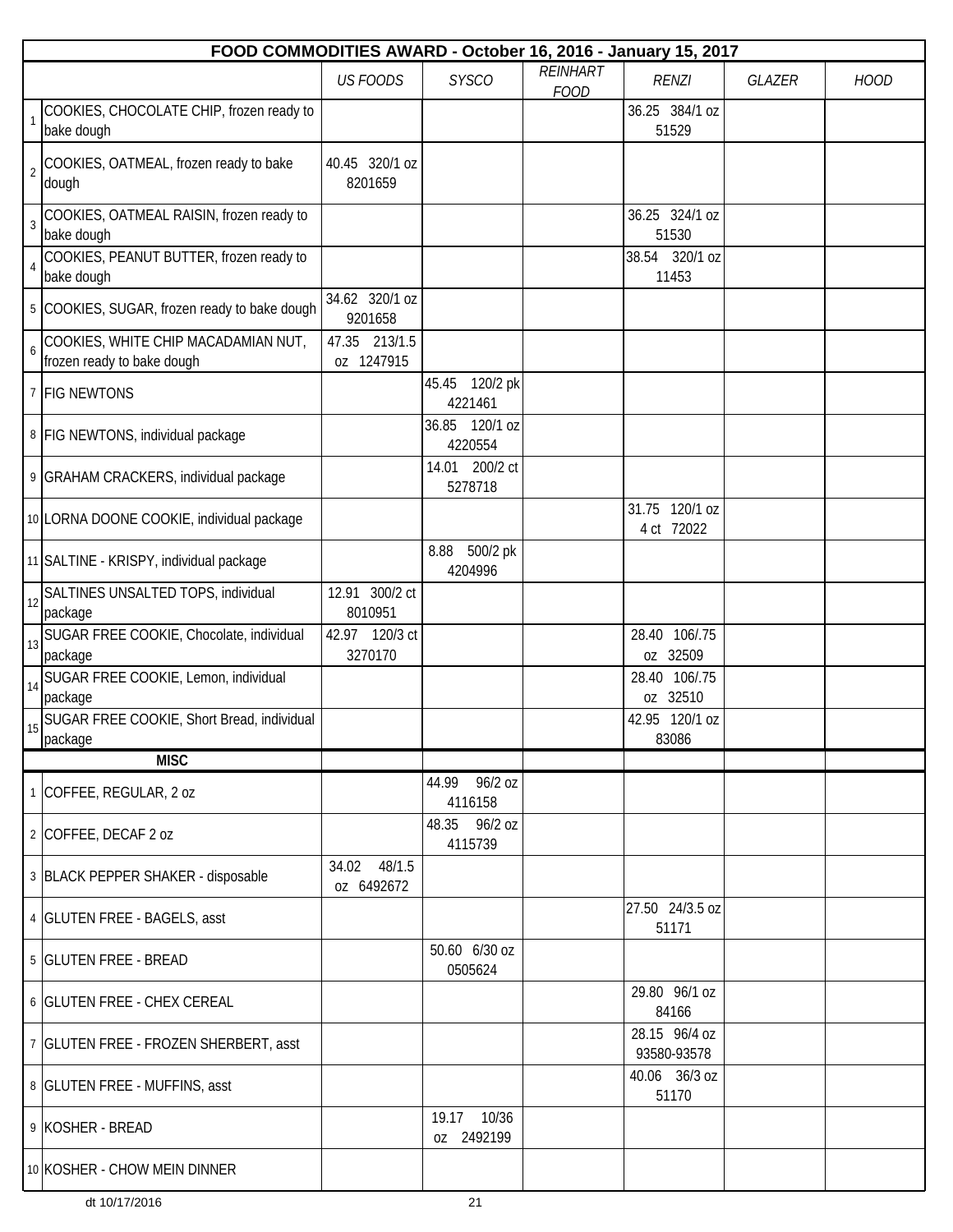| FOOD COMMODITIES AWARD - October 16, 2016 - January 15, 2017 |                              |                              |                         |                         |                        |             |  |  |  |
|--------------------------------------------------------------|------------------------------|------------------------------|-------------------------|-------------------------|------------------------|-------------|--|--|--|
|                                                              | <b>US FOODS</b>              | <b>SYSCO</b>                 | REINHART<br><b>FOOD</b> | <b>RENZI</b>            | <b>GLAZER</b>          | <b>HOOD</b> |  |  |  |
| 11 KOSHER - CHICKEN DINNER                                   |                              |                              |                         |                         |                        |             |  |  |  |
| 12 KOSHER - CHICKEN LEG DINNER                               |                              |                              |                         |                         |                        |             |  |  |  |
| 13 KOSHER - COLD CUTS                                        |                              |                              |                         |                         |                        |             |  |  |  |
| 14 KOSHER - FISH DINNER                                      |                              | 32.02 6/12 oz<br>5735768     |                         |                         |                        |             |  |  |  |
| 15 KOSHER - POT ROAST DINNER                                 |                              | 33.57 6/12 oz<br>5735749     |                         |                         |                        |             |  |  |  |
| 16 KOSHER - SALISBURY STEAK DINNER                           |                              |                              |                         |                         |                        |             |  |  |  |
| 17 KOSHER - SLICED CHEESE                                    |                              |                              |                         |                         |                        |             |  |  |  |
| 18 KOSHER - SPAGHETTI & MEATBALL DINNER                      |                              | 32.00 6/13 oz<br>5574410     |                         |                         |                        |             |  |  |  |
| 19 KOSHER - TURKEY DINNER                                    |                              | 32.02 6/12 oz<br>5735756     |                         |                         |                        |             |  |  |  |
| 20 READY MADE BISCUITS - 3"                                  |                              |                              |                         | 24.28 120/2 oz<br>28387 |                        |             |  |  |  |
| 21 READY MADE BISCUITS - 2"                                  |                              | 24.65 120/2.25<br>oz 5622873 |                         |                         |                        |             |  |  |  |
| 22 SALT SHAKER - disposable                                  |                              |                              |                         | 9.80 48/4 oz<br>67160   |                        |             |  |  |  |
| 23 SPRAY COATING (pan)                                       |                              | 7.09 6/17 oz<br>4135380      |                         |                         |                        |             |  |  |  |
| 24 TORTILLA CHIPS                                            |                              |                              |                         | $7.62$ $3/2#$<br>60054  |                        |             |  |  |  |
| 25 TORTILLA SHELLS                                           | 6/120 ct<br>18.82<br>2091262 |                              |                         |                         |                        |             |  |  |  |
| <b>MILK</b>                                                  |                              |                              |                         |                         |                        |             |  |  |  |
| 1 WHOLE MILK, gal                                            |                              |                              | 14.58 4/gal<br>J4458    |                         | 13.90 4/gal<br>01001   |             |  |  |  |
| 2 WHOLE MILK, 1/2 gal                                        |                              |                              |                         |                         | 15.90 9/.5 gal<br>1290 |             |  |  |  |
| 3 WHOLE MILK, 8 oz                                           |                              |                              | 10.99 50/8 oz<br>J9318  |                         |                        |             |  |  |  |
| 4 SKIM MILK, 1/2 gal                                         |                              |                              |                         |                         | 13.55 9/.5 gal<br>3700 |             |  |  |  |
| 5 SKIM MILK, 8 oz                                            |                              |                              | 9.23 50/8 oz<br>J9340   |                         |                        |             |  |  |  |
| 6 2% MILK, 8 oz                                              |                              |                              | 10.34 50/8 oz<br>J9320  |                         |                        |             |  |  |  |
| 7 1% MILK, 1/2 gal                                           |                              |                              |                         |                         | 12.99 9/.5 gal<br>4029 |             |  |  |  |
| 8 1% MILK, 8 oz                                              |                              |                              | 9.44 50/8 oz<br>J9338   |                         |                        |             |  |  |  |
| 9 CHOCOLATE MILK - 1%, 8 oz                                  |                              |                              | 9.33 50/8 oz<br>J9322   |                         |                        |             |  |  |  |
| 10 LACTATE FAT FREE, 8 oz                                    |                              |                              | 10.44 20/8 oz<br>91128  |                         |                        |             |  |  |  |